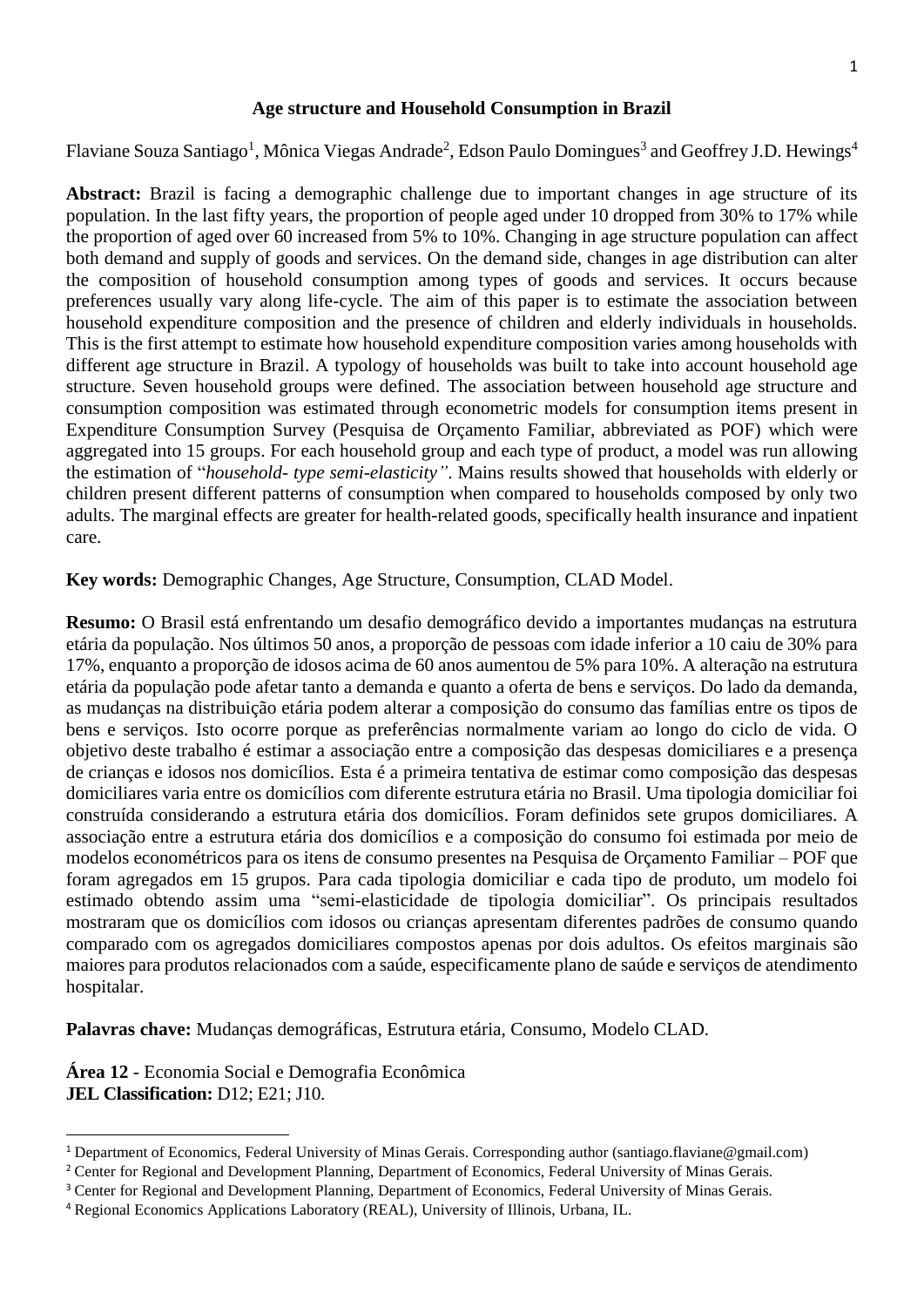#### **1. Introduction**

The demographic transition has occurred differently across countries depending on the level of economic development. In most developed countries, the demographic transition process has already been completed and took two centuries to occur. By contrast, in some developing economies, such as China and Brazil, this process has been fast and is still in its second stage, which is characterized by declining fertility rates and increasing mortality rates. As other developing economies, Brazil is facing another demographic challenge due to important changes in age structure of its population. In the last fifty years, the proportion of people aged under 10 dropped from 30 to 17% while the proportion of aged over 60 increased from 5 to 10%. According to United Nations projections, in 2050, the proportion of elderly people (aged over 60) will represent 29% of the whole population (United Nations, 2011).

Changing in age structure population can affect both demand and supply of goods and services. On the demand side, changes in age distribution can alter the composition of household consumption among types of goods and services. It occurs because preferences usually vary along life-cycle. As a consequence, if population is aging very fast this process might involve changes in household consumption. It is necessary to reorganize the supply of goods and services to face these significant changes in the aggregated demand composition. In turn, such changes are likely to trigger substantial sectorial shifts (Denton and Spence, 1999; Fougère *et al.*, 2007; Lefèbvre, 2008).

Some important research has been done in this topic. Dewhurst (2006) used an input-output matrix, disaggregated for elderly and non-elderly, to quantify sectorial impacts of changes in consumption pattern associated to aging. Luhrmann (2005) using Almost Ideal Demand System (AIDS) estimated household demand for goods and services in Germany between 2000 and 2040. Lefèbvre (2006) used a pseudo panel to examine the aging effect on aggregate consumption in Belgium in two steps. In the first step the author estimated the aging effect on the household expenditure of goods and services and in the second step, taking into account the household consumption composition, the author predicted the aggregated consumption by industrial sectors until 2050. Main results showed that an increase in expenditure on housing, health and leisure and reduction in expenditure on clothing, equipment and transport.

Recently, Kim *et al*. (2015) have proposed an extension to the regional econometric input–output model (REIM) for the Chicago region integrated into a demand system that allows heterogeneity in household consumption. The authors used aggregate consumption data present in Consumer Expenditure Survey (CES) for the years of 1987–2011 and the Consumer Price Index (CPI) to estimate the almost ideal demand system (AIDS) with age- or income group fixed effects. In the extended model, distinct spending patterns by cohort are major forces that drive differentiated changes in output, employment, and income. The main conclusions reveal that a demographic change (e.g. an aging population) results in compositional changes in consumption in the long run, consequently influencing other variables.

In the Brazilian context, Almeida (2002), using data from The Consumer Expenditure Survey (Pesquisa de Orçamento Familiar - POF) estimated, for Brazilian metropolitan areas, the consumption pattern considering two types of households: households with an elderly head and households with all residents aged below 60. Main results showed that increasing age increases the probability of consuming medicines products, goods and services related to health, and personal expenses and leisure. Similar work was done by Neri *et al.* (2004). The authors compared the consumption vector observed in the whole population with that one observed in households in which the proportion of elderly people is equal or higher than 50%. Recently, Zanon (2012) by using an input-output matrix examined how population aging affects the Brazilian productive structure. Data from Consumer Expenditure Survey-2008 was used to disaggregate household consumption vector between elderly households (households with at least 50% of elderly) and nonelderly households (households with less than 50% of elderly). All of these studies indicated that population aging causes an increase in expenses of goods and services related to health, domestic services, leisure goods and services in general.

The aim of this paper is to estimate the association between household expenditure composition and the presence of children and elderly individuals in households. This is the first attempt to estimate how household expenditure composition varies among households with different age structure in Brazil. A typology of households was built to take into account household age structure. Seven household groups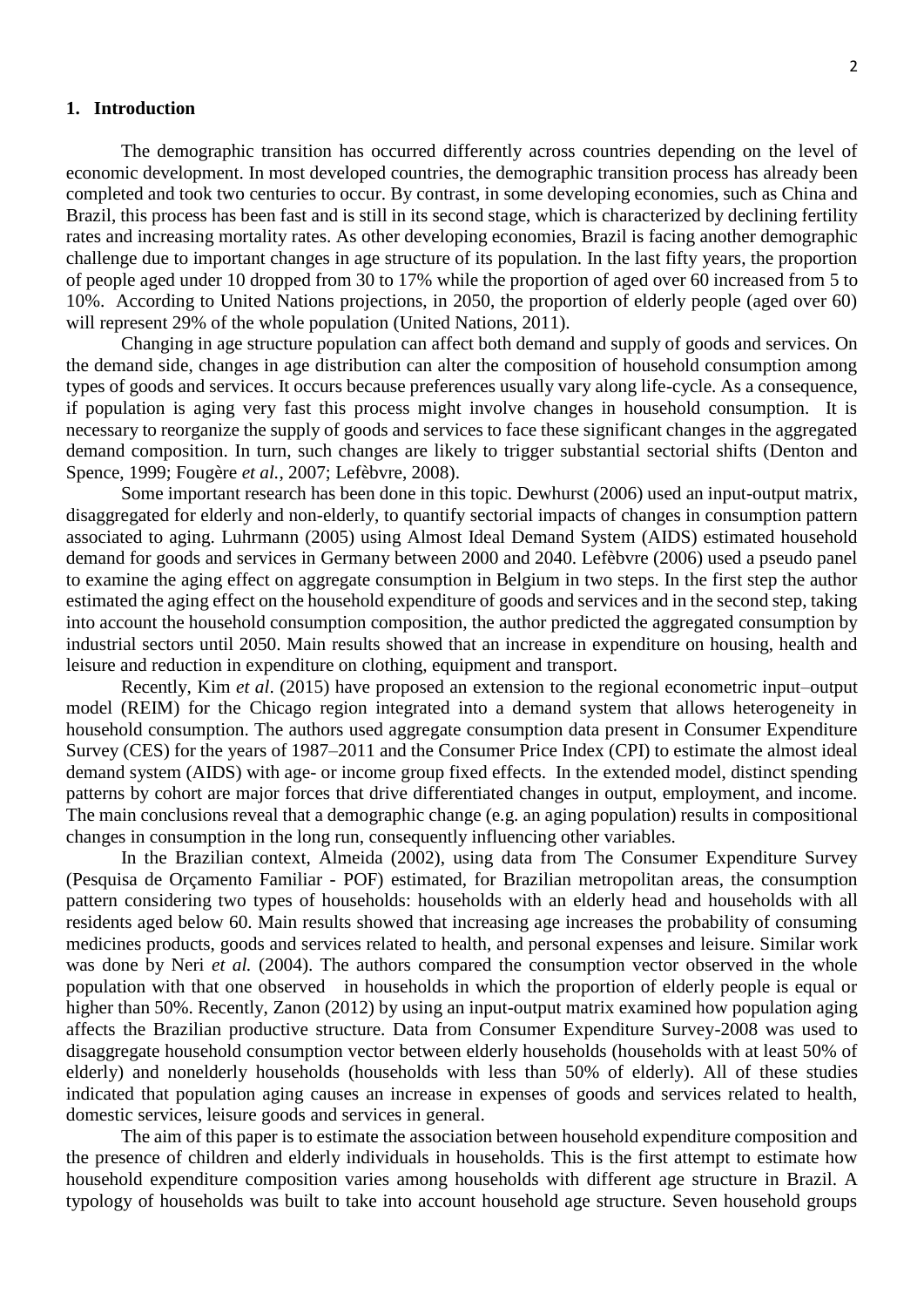were defined. The association between household age structure and consumption composition was estimated through econometric models. For each household group and each type of product a model was run allowing the estimation of *household- type semi-elasticity*. All consumption items present in Expenditure Consumption Survey were aggregated into 15 groups. In fact, 13 semi-elasticity's coefficients were estimated for each type of household. Finally, a consumption vector was also estimated for each household group making it possible to compare the consumption pattern among households with different age structure.

### **2. Data**

This paper uses Consumer Expenditure Survey data set for the years of 2002-2003. This survey is carried out by the Brazilian Institute of Geography and Statistics (Instituto Brasileiro de Geografia e Estatística – IBGE, 2004) every five years. The main aim of this survey is to estimate household consumption expenditure in order to subsidize the build of the National Consumer Price Index (INPC).

The 2002/2003 survey contains information about the population living in urban and rural areas in Brazil. Its sample is representative for the 27 federal units, nine metropolitan areas, as well as for the whole country. The sample size included 182,333 individuals living in 48,470 households. Data collection is conducted through six questionnaires, five of them are organized according to type of expenditure: 1) household and residents characteristics; 2) collective expenditure in durable household goods 3) collective expenditure in food and cleaning, 4) individual expenditure; 5) individual earnings and wages. The last questionnaire investigates living conditions perception (IBGE, 2004).

In this paper, we use all collective and individual expenditure items calculated and annualized by IBGE. The expenditure of goods and services were mapped into 15 categories of goods and services: food, textiles and clothing, fuel and transportation, medicines, health insurance, inpatient care , durables goods, other goods, energy, private education, financial services and insurance, services, services provided to families, food consumed out of the household and housing. Services provided to families include mainly caregivers to elderly and children. All expenditures are calculated and annualized by IBGE.

#### **3. Household Typology**

In order to analyze aging effect on expenditure composition it is necessary to classify households according to the presence of elderly residents and children. The classification of households is done taking into account the number of adults (residents aged from 15 to 59 years stratified into two age groups), elderly persons (residents aged over than 59 stratified into three age groups) and children (residents aged from 0 to 14 years stratified into three age groups) in the household. The disaggregation of elderly individuals and children by age is important to allow the use demographic projections, even though their use is out of the scope of this paper.

Seven types of households were defined: households with only two adults; households with two adults and one child (0-4 years old, 5-9 years old, 10-14 years old); households with two adults aged from 15 to 49 and one adult aged from 50 to 59; households with two adults aged from 15 to 49 years and one elderly aged from 60 to 69 and finally two adults aged from 15 to 49 years and one elderly over 70´s. Households including only two adults (15-49) were considered as the reference category for the comparison of expenditure composition. In order to allow the identification of aging effect, households with elderly and children living together were excluded from the sample. The seven groups of households defined in our typology represents 20% of the total sample (48.470 households) surveyed by POF in 2002-2003, that is, 9.516 households. Table 1 reports the distribution of households according to each group. The largest group corresponds to households with only two adults (3.221 observations).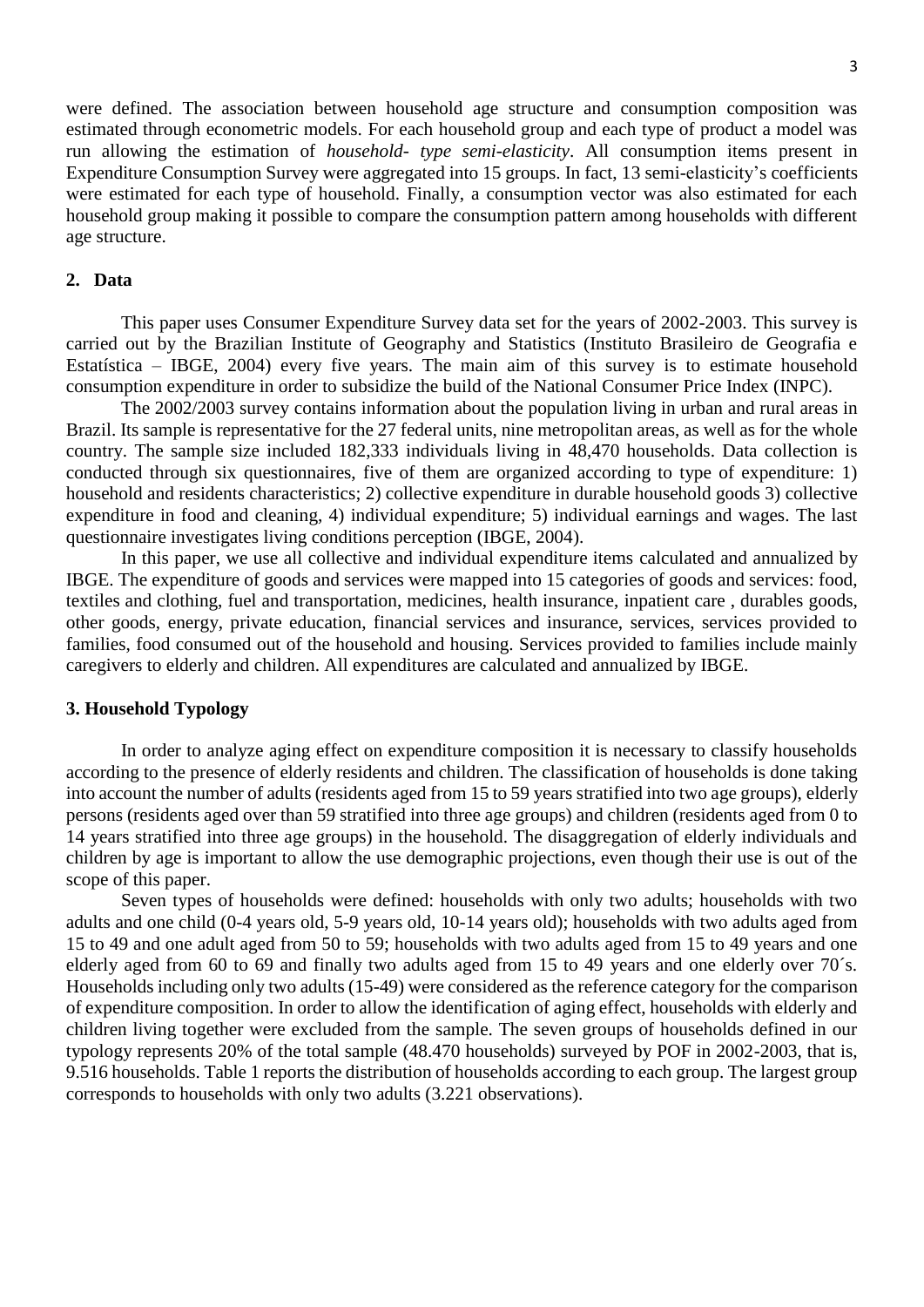| Households typology                            | Number of observations | Frequency |
|------------------------------------------------|------------------------|-----------|
| Two adults (15-49) - reference category        | 3221                   | 33.85     |
| Two adults $(15-49)$ and one child $(0-4)$     | 2682                   | 28.18     |
| Two adults $(15-49)$ and one child $(5-9)$     | 1381                   | 14.51     |
| Two adults $(15-49)$ and one child $(10-14)$   | 959                    | 10.08     |
| Two adults $(15-49)$ and one adult $(50-59)$   | 723                    | 7.60      |
| Two adults $(15-49)$ and one elderly $(60-69)$ | 323                    | 3.39      |
| Two adults (15-49) and one elderly $(70+)$     | 227                    | 2.39      |
| Total                                          | 9516                   | 100.00    |

**Table 1: Distribution of households according to the household typology**

Source: Authors' elaboration.

Table 2 shows the distribution of expenditures disaggregated by the 15 groups of goods and services for each household type. It is worth mentioning that the most important expenditure items are common to all types of households. Independently of the presence of children or elderly residents, three groups of goods and services represent at least 40% of the whole budget: food, durable goods and housing. Despite of the same consumption pattern, it is observed that the consumption of food increases with the presence of children or elderly in the household, while expenditure with durable goods highly decreases for households with elderly over seventies. Another item of expenditure sensitive to household composition is the consumption of services that expand their participation from 6% in households with two adults to around 15% for domiciles with two adults aged from 15 to 49 and one adult aged from 50 to 59 years. Regarding health services, the presence of elderly over seventies matter for health insurance and inpatient care expenditure. Even though these items do not represent high participation in the whole budget, they increase substantively: health insurance expenditure increases from 1.3% to around 3% for households with one elderly over seventies. Finally private education expenditure is also conditioned on the presence of children in the household.

|                                  |         |         | 2 adults and |           |           |           |           |  |  |  |  |
|----------------------------------|---------|---------|--------------|-----------|-----------|-----------|-----------|--|--|--|--|
| Products                         | 2 Adult | 1 child | 1 child      | 1 child   | 1adult    | 1 elderly | 1 elderly |  |  |  |  |
|                                  | only    | $(0-4)$ | $(5-9)$      | $(10-14)$ | $(50-59)$ | $(60-69)$ | $(70+)$   |  |  |  |  |
| Food                             | 9.52    | 12.94   | 12.19        | 11.97     | 10.08     | 13.39     | 15.60     |  |  |  |  |
| Textiles and clothing            | 5.39    | 5.36    | 4.49         | 5.27      | 4.69      | 4.80      | 4.48      |  |  |  |  |
| Fuel and transportation          | 8.33    | 7.20    | 7.43         | 8.12      | 8.08      | 3.48      | 8.04      |  |  |  |  |
| Medicines                        | 1.71    | 1.83    | 1.50         | 1.43      | 2.32      | 2.79      | 4.92      |  |  |  |  |
| Health insurance                 | 1.32    | 1.35    | 1.67         | 1.70      | 2.00      | 1.51      | 2.94      |  |  |  |  |
| Inpatient care                   | 0.32    | 0.37    | 0.67         | 0.63      | 0.34      | 0.50      | 1.48      |  |  |  |  |
| Durable goods                    | 13.24   | 13.20   | 13.14        | 12.08     | 10.81     | 10.51     | 8.33      |  |  |  |  |
| Other goods                      | 6.27    | 6.06    | 6.61         | 6.83      | 5.97      | 5.76      | 7.23      |  |  |  |  |
| Energy                           | 2.91    | 3.16    | $3.45$       | $3.39$    | 3.01      | 3.35      | 3.58      |  |  |  |  |
| Private education                | 1.95    | 1.84    | 3.70         | 3.23      | 3.55      | 1.68      | 2.40      |  |  |  |  |
| Financial services and insurance | 5.62    | 5.45    | 5.15         | 5.28      | 3.91      | 5.16      | 4.77      |  |  |  |  |
| <b>Services</b>                  | 6.38    | 10.91   | 12.04        | 1.71      | 14.89     | 10.86     | 11.26     |  |  |  |  |
| Services provided to families    | 4.79    | 4.17    | 4.90         | 3.53      | 4.70      | 4.31      | 5.41      |  |  |  |  |
| Food out of the household        | 6.33    | 4.51    | 5.37         | 5.25      | 4.88      | 4.98      | 3.57      |  |  |  |  |
| Housing                          | 25.91   | 21.65   | 17.67        | 19.58     | 20.78     | 26.93     | 16.00     |  |  |  |  |
| Total                            | 100     | 100.00  | 100.00       | 100.00    | 100.00    | 100.00    | 100.00    |  |  |  |  |
| Source: POF 2003/2004.           |         |         |              |           |           |           |           |  |  |  |  |

**Table 2: Distribution of expenditure according to household types, Brazil, 2003 - disaggregated by 15 groups of goods and services (%).**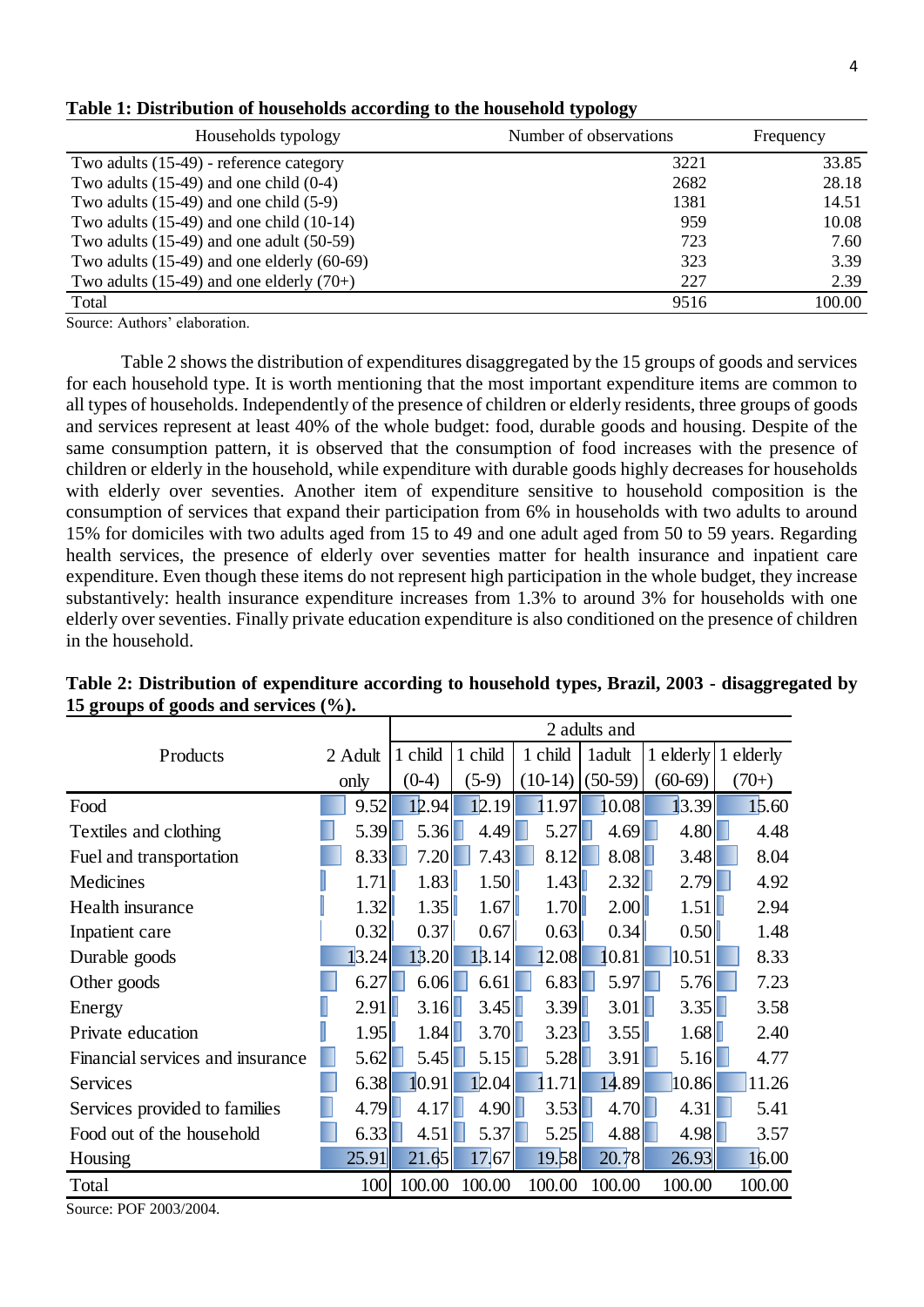#### **3. Methodology**

 $\overline{a}$ 

The aim of this paper is to analyze the effects of household composition, especially the presence of elderly and child, will be explored in terms of the allocation of household expenditure on consumer goods. Specifically, the effects of presence of elderly and children are measured through the estimation of demand semi-elasticities of household composition.

One difficulty of estimating semi-elasticities on household expenditure regards data distribution. Usually, there is a large portion of zeros, especially when household expenditure is disaggregated by various products. The presence of high number of zeros occurs due to a significant fraction of households present no any expenditure on various products. The tables 1 and 2 in the Appendix B reports the expenditure distributions for all product groups taking into account the household typology. One possible method of estimation is the Tobit Model which provides consistent estimates by maximum likelihood. The censored regression analysis usually applies when the dependent variable is censored. Regarding expenditure distributions, observations assume only non-negative values, which means, that data distribution is left-censored at zero. In this cases, zero values are obtained as a result of the choice of optimal consumption vector.

In a censored distribution, only values above the censoring point (in this case, expenditure  $= 0$ ) are relevant for the estimation of the dependent variable, which means a non-negative expenditure constraint on the estimation of the expenses<sup>5</sup>. Typically, the Tobit model expresses the observed response ( $y$ ) in terms of an underlying latent variable. The general formulation of the Tobit model can be represented by the following relation (Tobin, 1958):

$$
y^* = x^* \beta + u \tag{1}
$$

where y<sup>\*</sup> is an unobserved latent variable, x is a  $k \times 1$  vector of control variables,  $\beta$  is a  $k \times 1$  vector of parameters to be estimated, and  $\vec{u}$  is the random error term. The errors are assumed *i.i.d.*, and in this case:

$$
u \mid x \sim N(0, \sigma^2) \tag{2}
$$

In other words, the error term  $\mathcal{U}$  has a constant  $\sigma^2$ . This implies that the latent variable  $y^* \sim N(x\beta, \sigma^2)$  follows a normal homoscedastic distribution.

As the latent variable  $y^*$ , is not observed in all its domain, it is defined a new random variable  $y$ , transformed from the original  $y^*$ , which represents the response observed only for values greater than zero and which are censored for values equal to zero. In this case, it follows that:

$$
y = \max(0, y^*)
$$
 (3)

This implies that y equals  $y^*$  when  $y^* > 0$  and y equals zero when  $y^* \le 0$ . Formally, there is:

$$
y = \begin{cases} y^* \text{ when } y^* > 0 \\ 0 \text{ when } y^* \le 0 \end{cases} \tag{4}
$$

For a problem solving corner,  $E[y|x]$  has zero as the lower limit. Thus:

$$
E[y \mid x] \ge \max(0, x'\beta) \tag{5}
$$

<sup>&</sup>lt;sup>5</sup> The usual least squares estimator fails in this case, being biased even in large samples where: a) the zeros in the data are kept and treated like any other observation, or b) all zero observations are removed. Thus, the estimators for the coefficients would be inconsistent (Wooldridge, 2000; Cameron and Trivedi, 2005; Cameron and Trivedi, 2009).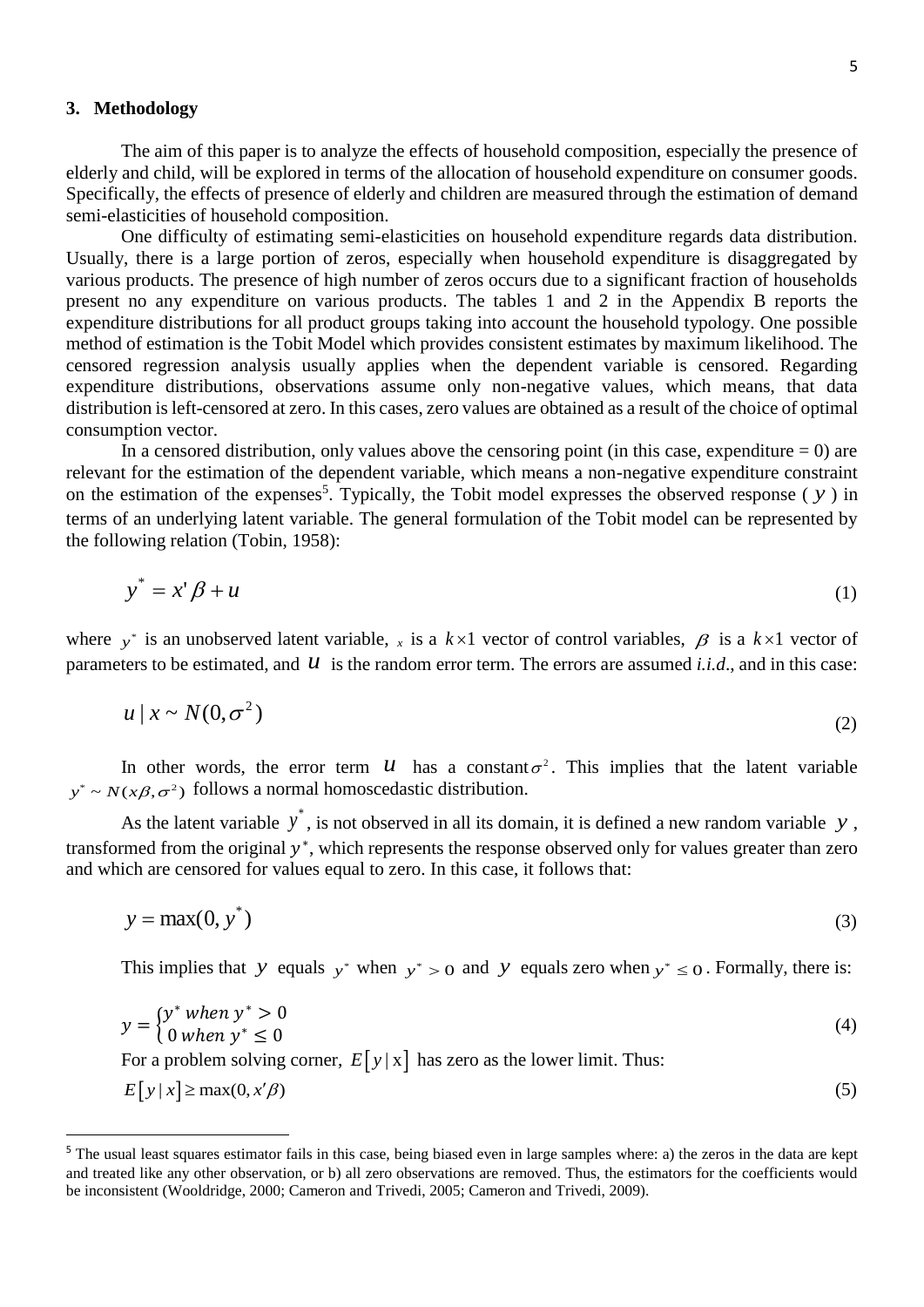The conditional expectation of y is always non-negative. By the fact that  $y^*$  is normally distributed, *y* has a continuous distribution over strictly positive values. Particularly, the density of *y* given  $x$  is the same as the density of  $y$  given  $x$  for positive values.

The Tobit model is based on homoscedastic variance of the error term *u*. If  $u \sim N(0, \sigma^2)$  – normal and homoscedastic – then the  $\hat{\beta}$  estimator is consistent and efficient. Otherwise, it is inconsistent. Pagan and Vella (1989) describe the conditional moment test that can be implemented after the Tobit model estimation. If one of the null hypothesis of normality or homoscedasticity of errors is discarded, one option is to use the Censored Least Absolute Deviations (CLAD) estimator (Powell, 1984; Wooldridge, 2000; Cameron and Trivedi, 2005), which is consistent since the median $(u_i | Z)_i = 0$ .

## **3.1 Censored Least Absolute Deviations Estimator (CLAD) <sup>6</sup>**

The CLAD estimator is a generalization of the semiparametric estimator Least Absolute Deviations (LAD) proposed by Powell (1984) as an alternative to the Tobit model when data distribution is heteroscedastic. Unlike the standard censored regression estimator, Tobit, or other approaches by maximum likelihood, the CLAD estimator is robust to heteroscedasticity being consistent and asymptotically normal for a wide class of error distributions. The properties of the LAD estimator are presented in Koenker and Basset (1978).

Starting from equation  $(1)$  and considering that the median of  $u$  given  $x$  equals zero:

$$
y^* = x\beta + u \qquad \qquad Med(u \mid x) = 0 \tag{6}
$$

Equation (6) implies that  $Med(y|x) = x\beta$ ; in this case the median of y<sup>\*</sup> is linear in x. By the fact that  $y = max(0, y^*)$  is a non-decreasing function, it follows that:

$$
Med(y | x) = \max[0, Med(y^* | x)] = \max(0, x\beta)
$$
\n(7)

As shown in equation (7), *Med*( $y | x$ ) does not depend on the distribution of u given x.  $E(y|x)$ and  $E(y | x, y > 0)$  depend. In addition, the average and median functions have different forms. The conditional median of y is zero for  $x\beta \le 0$  and linear in x for  $x\beta > 0$ . In contrast, the conditional expectation  $E(y|x)$  is never equal to zero and it is a nonlinear function of x . Note that equation (7) has the equation (6) as its only hypothesis; no other hypothesis about the errors distribution is necessary. Thus, by (7), the CLAD estimator  $\hat{\beta}$  can be estimated by the following minimization problem:

$$
\min_{\beta} \sum_{i=1}^{N} |y_i - \max(0, x\beta)|
$$
 (8)

For the linear model, the CLAD method provides estimates of regression coefficients by minimizing the sum of absolute residuals. It is a generalization of the sample median to the context of regression as well as OLS is a generalization of the sample mean to the linear model. If the dependent variable  $y^*$  is observed, then the median is the regression function  $x^{\prime}\beta$  under the condition that the errors have a median equals zero. Thus, the estimated CLAD can be used to estimate the unknown coefficients (Wilhelm, 2008).

Powell shows that the consistency of this estimator does not depend on any other assumption about the error distribution. Thus, *u* is robust to heteroscedasticity, consistent, and asymptotically normal for a wide class of error distributions, since it only considers the median equals zero (see Deaton, 1997, Powell,

<sup>6</sup> To this methodology, it was used as reference: Wilhelm, 2008; Wooldridge, 2000 and Powell (1984).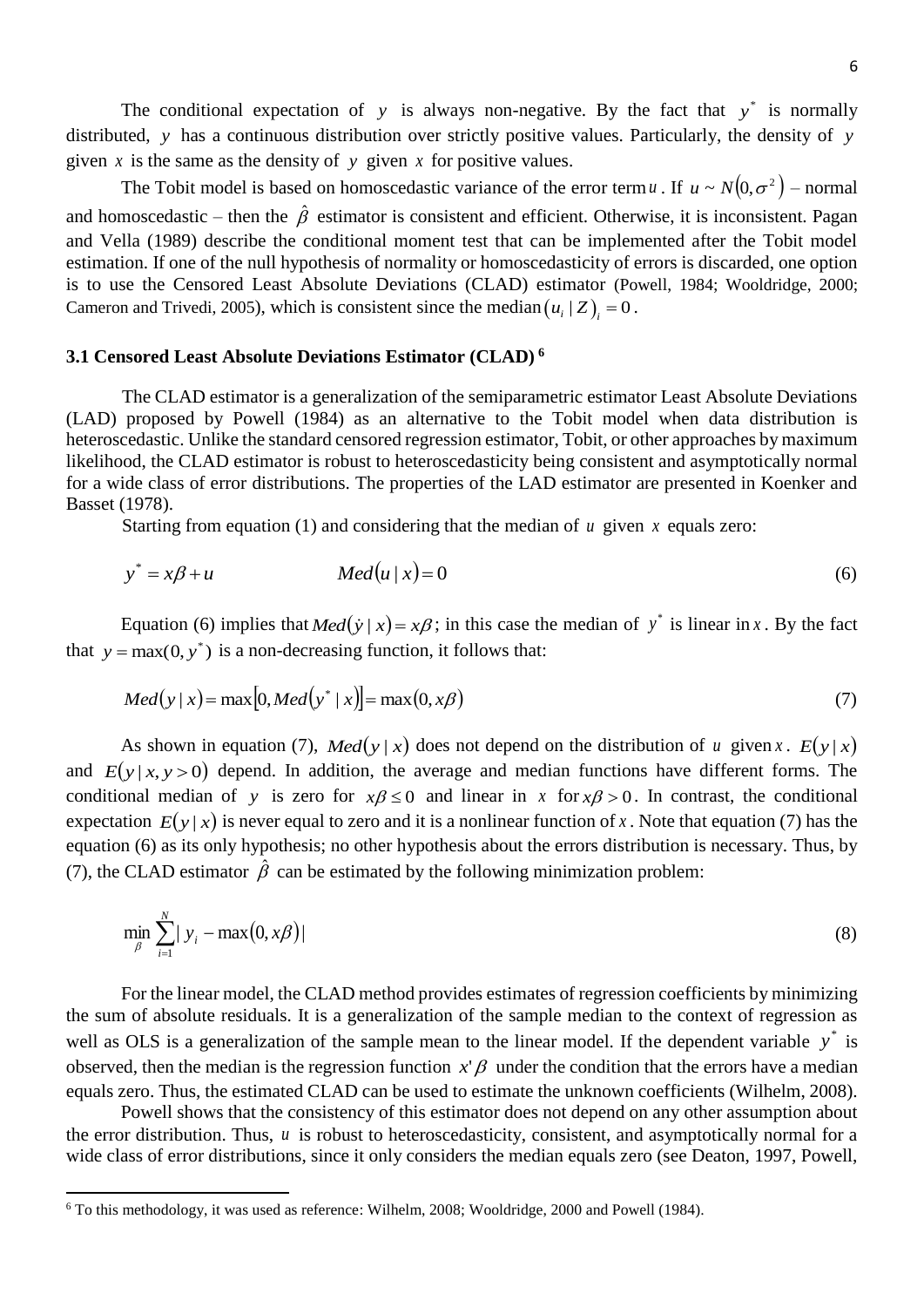1984 and Buchinsky, 1994). The CLAD estimation procedure is operational by an algorithm proposed by Buchinsky  $(1994)$ <sup>7</sup>.

As a limitation of the model, the estimator requires that at least 50% of the observations are uncensored. However, in some cases, depending on the context analyzed, another quantile than the median can be used in estimate and the parameters are obtained from a censored quantile regression model (for further details see Wooldridge, 2000; Buchinsky, 1994).

#### **3.2 Model Specification**

In this paper, an econometric model CLAD is run to estimate the *semi-elasticities of types of households. y*. Additionally, a bootstrap procedure is estimated to obtain consistent estimations of standard errors. The data source is 2002-2003 POF. One model for each product (except food and housing) and each household type is estimated in order to obtain *semi-elasticities* of household composition. Six different specifications for each product (13) are estimated. For all models the household reference category are households with only two adults living. Semi-elasticities on food and housing expenditures are not estimated because these types of expenditure are common to all individuals living in the household, therefore it is not adequate to assume that elderly or children living in the domicile can cause variations in the budget share of these consumption items.

In all household typologies only 25% of total households present positive expenditures on health insurance and education (See Appendix A). Specifically for inpatient care, only 10% of households spend with this product. As noted earlier, a limitation of the CLAD model lies in the fact that the estimator requires that at least 50% of the observations are uncensored. In that manner, it is not possible to estimate median semi-elaticities for these three products (education, hospital care, health insurance). In order to find a solution, these products' estimation were done using other quantiles. In these cases, Least Absolute Deviations (LAD) model was used. For each type of household (*k*) 13 models were estimated corresponding to different products (*i*). To accomplish this task 78 models were estimated, 13 products and 6 types of household.

Table 3 describes dependent and independent variables included in the estimation. Independent variables regards socioeconomic and demographic characteristics of households. The dependent variables are the annual expenditure per product for each household typology. Households were classified in seven categories according to the number of adults, elderly and children: households with two adults, two adults and one child aged 0-4, two adults and a child of 5-9 years, two adults and one child 10-14, two adults and one adult aged 50-59, two adults and an elderly 60-69, two adults and an elderly 70 years or more. The total sample was split into k groups according to household typology. Each subsample was composed by households with only two adults and households for each type defined in the household typology. In order to identify each type of household a dummy variable was built corresponding to zero if the household is composed by two adults (reference category) and 0 otherwise.

These dummy variables aim to capture marginal effects on consumption of goods and services resulting from the presence of children and elderly in the domiciles.

Control variables concerns socioeconomic status, head of household characteristics and local of residence. The annual total expenditure per capita is used as independent variable instead of the total annual income. Annual total expenditure is a proxy for household permanent income, being therefore, more adequate to estimate marginal effects regarding household composition. Usually household expenditure fluctuates less than income because individuals can use savings or credit to finance their consumption. Besides, it is less subject to measurement errors in the Consumer Expenditure Survey because individuals have to register all expenditures in a booklet provided by the interviewer while income information is selfreported. Schooling of household head is also included in the model as proxy variable to socioeconomic status. It also allows to control for information effect. Individuals can choose to consume differently conditioned on their information. It is particularly important for healthcare services and goods. The local

<sup>7</sup> For further details, see Buchinsky (1994).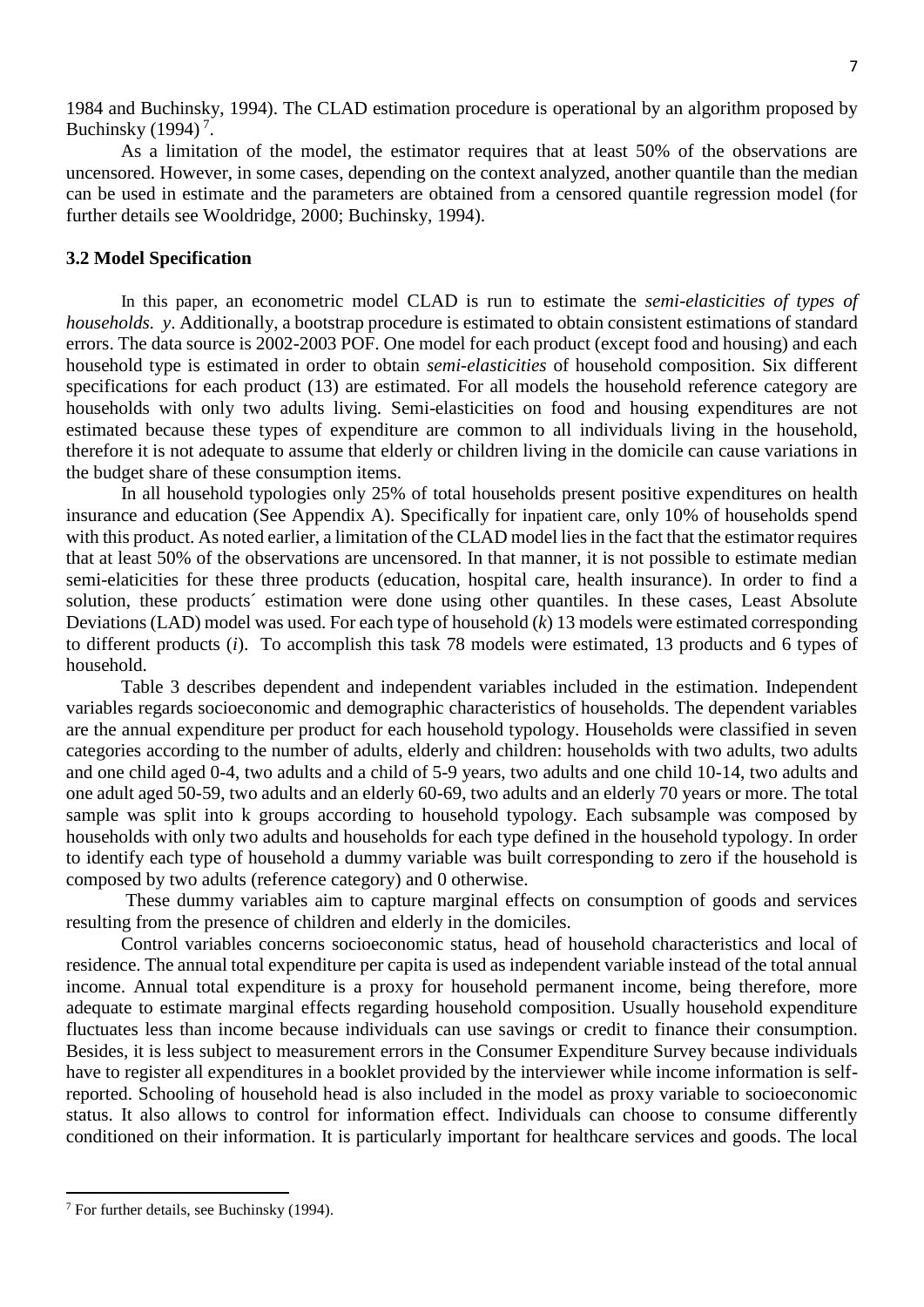of residence is included because there may be regional differences in the cost of living. A categorical variable was built considering 5 great regions in Brazil: Southeast, Northeast, North, South and Midwest.

| <b>Dependent variables</b>   | <b>Description</b>                                                                                                                                                                                                                                                                                                                                                                                                                                     |
|------------------------------|--------------------------------------------------------------------------------------------------------------------------------------------------------------------------------------------------------------------------------------------------------------------------------------------------------------------------------------------------------------------------------------------------------------------------------------------------------|
| $Expen_i$                    | Logarithm of Total household expenditure on the following 13 groups of goods<br>and services: Textiles and clothing, Fuel and transportation, Medicines, Health<br>insurance, Inpatient care, Durable goods, Other goods, Energy, Private<br>education, Financial services and insurance; Services, Services provided to<br>families and Food out of the household.                                                                                    |
| <b>Independent variables</b> | <b>Description</b>                                                                                                                                                                                                                                                                                                                                                                                                                                     |
| dhouse                       | Set of 7 <i>dummies</i> that identifies each type household defined in the typology<br>(one dummy per model):<br>- 2 adults of 15-49 years (reference category: <i>dummy</i> =0);<br>- 2 adults and 1 child of 0-4 years;<br>- 2 adults and 1 child of 5-9 years;<br>- 2 adults and 1 child of 10-14 years;<br>- 2 adults and 1 adult of 50-59 years;<br>- 2 adults and 1 elderly of 60-69 years;<br>- 2 adults and 1 elderly of 70 years old or more. |
| <b>Control variables</b>     | <b>Description</b>                                                                                                                                                                                                                                                                                                                                                                                                                                     |
| Expen_total                  | Logarithm of total household expenditure per capita - used as <i>proxy</i> a<br>permanent income.                                                                                                                                                                                                                                                                                                                                                      |
| schooling                    | Years of formal education of household head.                                                                                                                                                                                                                                                                                                                                                                                                           |
| age                          | Age of household head.                                                                                                                                                                                                                                                                                                                                                                                                                                 |
| dregions                     | <i>Binary Dummies</i> for the following regions:<br>- North;<br>- Northeast;<br>- Southeast (reference category: $d_{\mu}$ );<br>- Midwest;<br>- south;                                                                                                                                                                                                                                                                                                |

| Table 3: Dependent and independent variables included in the models |  |  |  |  |
|---------------------------------------------------------------------|--|--|--|--|
|---------------------------------------------------------------------|--|--|--|--|

Source: The authors.

The specification of the model is described by:

 $Expen_i = \beta_1 + \beta_2(dhouse) + \beta_3(hExpen\_total) + \beta_2(schooling) + \beta_3(age) + \beta_4(dregions)$  (9)

were *Expenditure*<sub>i</sub> is the expenditure (in reais) with good *i*; In *spent* is the logarithm of the total household expenditure; schooling corresponds to the years of formal education of the head of the household;  $age$  is the head of the household age; *dregion* refers to the household localization, a *categorical* variable was created distinguishing five Brazilian regions; *dhouse* corresponds to binary variable or household typology (*dhouse* is equal to zero if the household is composed by two adults and 0 otherwise) and;  $\varepsilon$  is the random error term.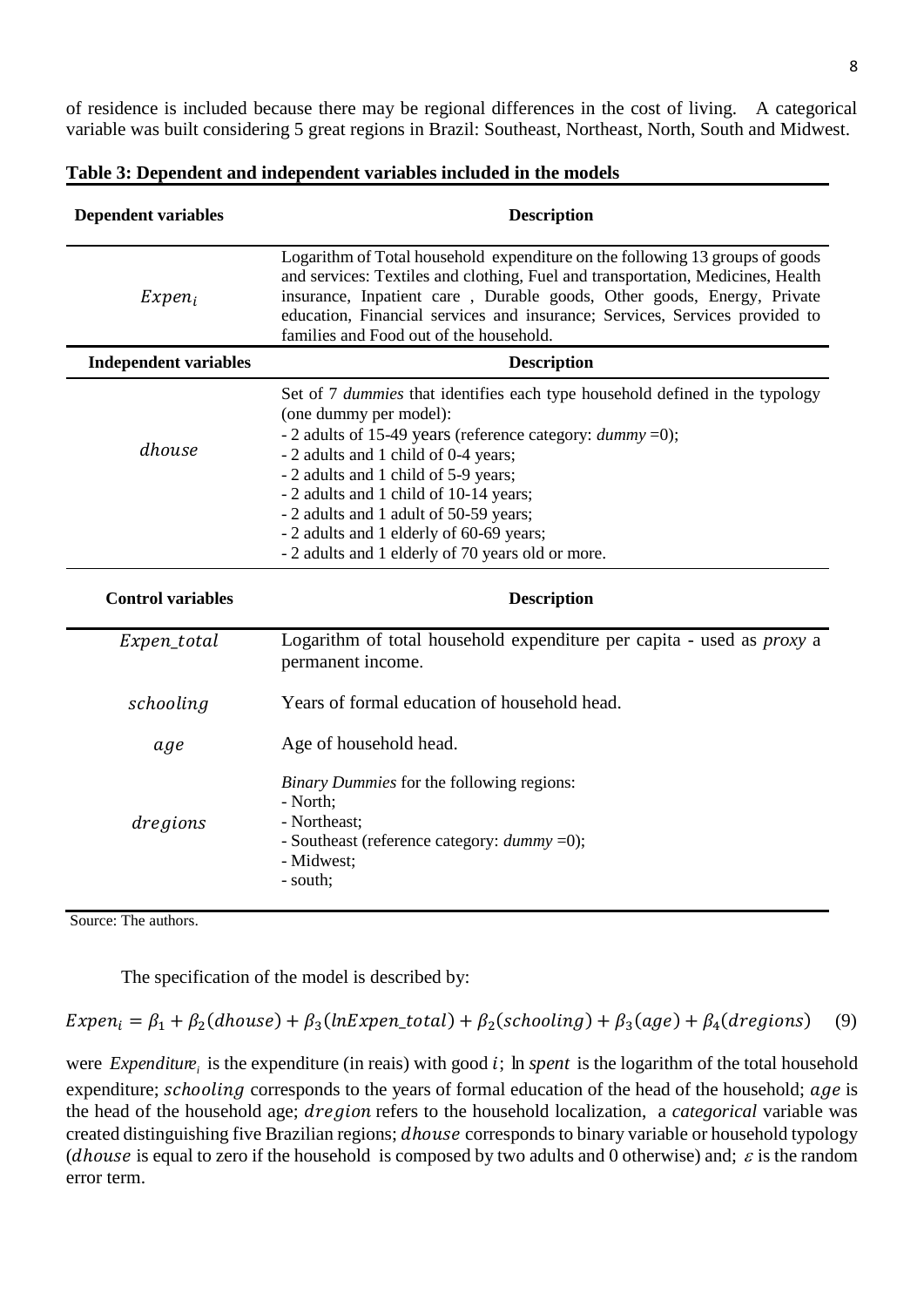#### **4. Results**

This paper used the CLAD approach to estimate censored models instead of Tobit models. Tobit models are usually adequate for dependent variables presenting normal and homoscedastic distributions. The test results regarding Tobit estimations rejected the null hypothesis that the data come from a normally distributed population (Appendix B). Table 1 of Appendix B shows that Tobit estimations presented heteroscedastic and non-normal distribution of errors, resulting in inconsistent estimated parameters (Wooldridge, 2000; Cameron and Trivedi, 2005; Powell, 1984). According to Wilhelm (2008) when heteroscedasticity or non-normality cause bias, CLAD model proposed by Powell (1984) is the best alternative to the censored regression. Given the large number of models (78 differ models), this section focus on the main results concerning the coefficients of the six household dummies. Full results are reported in Appendix  $C^8$ . All estimations were implemented using Stata 11 software.

In general, the models present a satisfactory goodness of fit to the data. Most of the estimated coefficients for control variables are statistically significant. Table 4 reports the marginal effects estimated for each type of household using CLAD. As the dependent variable is the logarithm of the expenditure with each product, household dummy coefficients can be interpreted as semi-elasticities since captures the marginal effect of the presence of an elderly person or to a child at domiciles compared to the reference household. The reference category are households with only two adults living.

Analyzing the dummies coefficients, the results corroborate the hypothesis tested: households with elderly or children show different patterns of consumption when compared to households composed by only two adults. For all types of household composition marginal effects are greater for health-related goods, specifically health insurance and inpatient care. Other important result regards the association between age and medicines expenditure. The semi-elasticity estimated for medicine´s expenditure increases monotonically with elderly age.

Private education expenditure also shows association with presence of children in the household. Semi-elasticities estimated points out the expected effect, a higher increment is found for children aged between 5 and 15. This association is also important for household with adults aged between 50 and 59. This pattern can be related to university expenses to youth.

| Products                                                           |         |           | 2 adults (15-49) e 1 child      |                                                       | 2 adults $(15-49)$ e 1 adult/ elderly |           |           |        |           |
|--------------------------------------------------------------------|---------|-----------|---------------------------------|-------------------------------------------------------|---------------------------------------|-----------|-----------|--------|-----------|
|                                                                    | $0 - 4$ |           | 5-9                             | $10-15$                                               | $50 - 59$                             | $60 - 69$ |           | $70 +$ |           |
| Textiles and clothing                                              |         | $0.34$ ** |                                 | $\vert 0.35 \vert \cdot \vert 0.52 \vert \cdot \vert$ | $0.45$ **                             |           | $0.29$ *  |        | $0.34$ ** |
| Fuel and transportation                                            |         |           |                                 | $0.42$ ** $0.60$ ** $0.49$ **                         | $0.96$ **                             |           | $0.64$ ** |        | 0.15      |
| Medicines                                                          |         |           |                                 | $0.94$ $\approx 0.72$ $\approx 0.49$ $\approx$        | $1.27$ **                             |           | $1.50$ ** |        | $1.87$ ** |
| Health insurance                                                   |         |           |                                 | $3.19 \times 1.93 \times 1.58 \times$                 | $1.28$ **                             |           | $1.55$ *  |        | $2.08$ ** |
| Inpatient care                                                     |         |           |                                 | $1.35 \ast 1.70 \ast 1.31 \ast$                       | $1.87$ **                             |           | $1.61$ *  |        | $2.17*$   |
| Durable goods                                                      |         |           |                                 | $0.67$ ** $0.64$ ** $0.65$ **                         | $0.79$ **                             |           | $0.84$ ** |        | $0.87$ ** |
| Other goods                                                        |         |           |                                 | $0.44$ ** $0.41$ ** $0.54$ **                         | $0.46$ **                             |           | $0.56$ ** |        | $0.49$ ** |
| Energy                                                             |         |           |                                 | $0.25$ $\approx 0.33$ $\approx 0.37$ $\approx$        | $0.37 \ast I$                         |           | $0.26$ ** |        | $0.45$ ** |
| Private education                                                  |         |           | $0.72$ $\approx 2.53$           | 2.22                                                  | $1.97$ **                             |           | 1.17      |        | 0.66      |
| Financial services and insurance                                   |         | $1.34$ ** | $1.33$ **                       | $\Box$ 0.94 $**$                                      | $1.46$ **                             |           | $1.88*$   |        | 0.99      |
| <b>Services</b>                                                    |         |           | $0.91$ $\approx$ 1.13 $\approx$ | $1.23$ **                                             | $1.20$ **                             |           | $1.01$ *  |        | $0.82*$   |
| Services provided to families                                      |         |           |                                 | $0.46 * 0.53 * 0.52$                                  | $0.82$ **                             |           | $0.69$ ** |        | $0.44$ *  |
| Food out of the household                                          |         | $0.21$ *  | $0.74$ $*$                      | $0.94$ **                                             | $0.96$ **                             |           | $0.78 *$  |        | 0.58      |
| $N_{\text{obs}}$ *** $n \leq 0.01$ ** $n \leq 0.05$ * $n \leq 0.1$ |         |           |                                 |                                                       |                                       |           |           |        |           |

| Table 4: Marginal effect from the presence of children and elderly classified into 13 products |  |  |  |  |  |  |
|------------------------------------------------------------------------------------------------|--|--|--|--|--|--|
| according to age and household typologies using estimates of CLAD Model <sup>9</sup>           |  |  |  |  |  |  |

Note: \*\*\* p<0.01, \*\* p<0.05, \* p<0.1 Source: The authors.

<sup>&</sup>lt;sup>8</sup> All equations were weighted by sample expansion factor.

<sup>&</sup>lt;sup>9</sup>All the estimates by model CLAD are reported in Appendix C.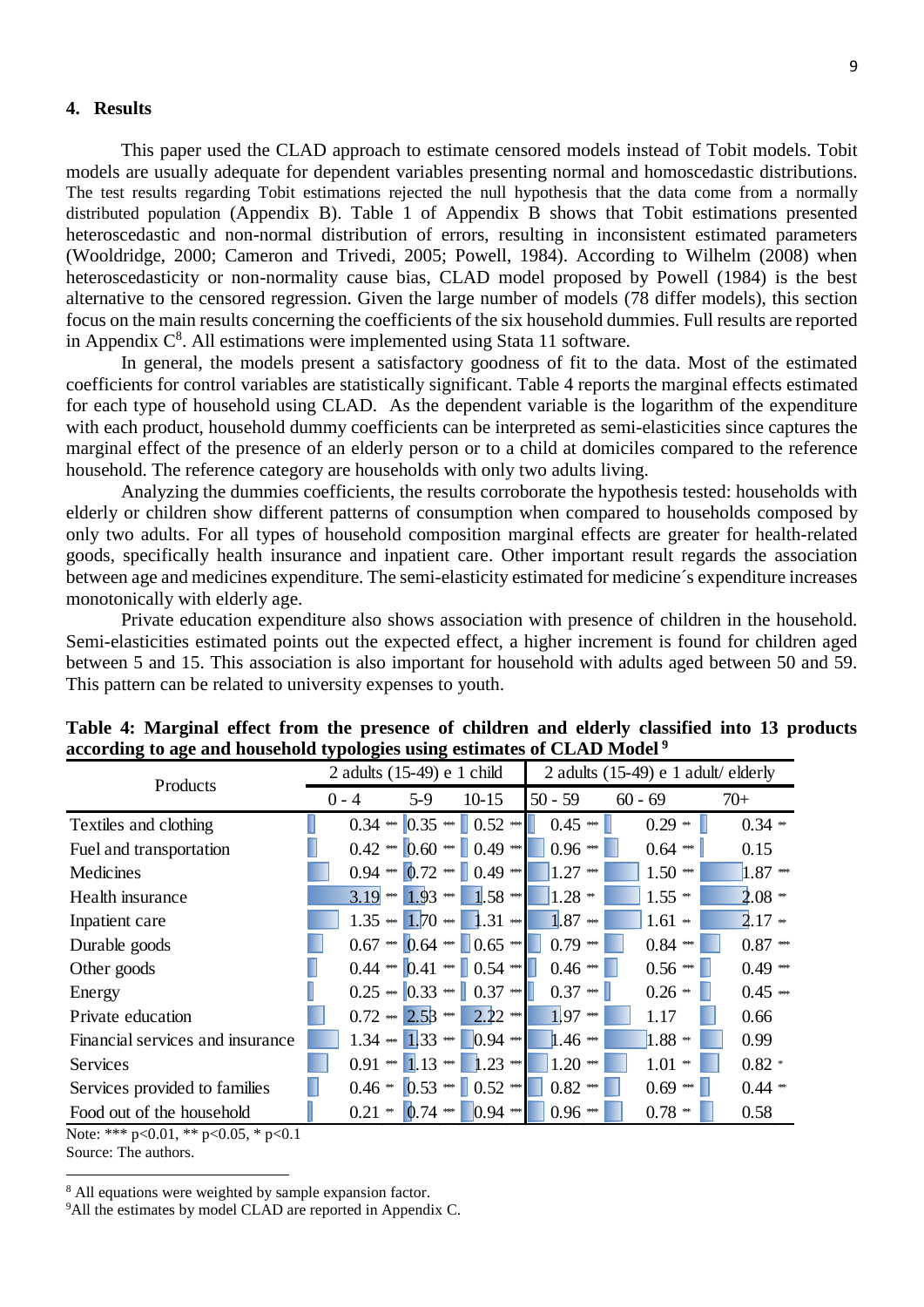Concerning medicines expenditure (third row of Table 4), it is observed that the presence of one elderly persons aged over 70 increases this annual expenditure in 187% compared to households with only two adults living. A smaller effect is also found for the presence of children in households. For households with two adults and one child, independently of child age, the coefficient is always higher than zero and significant. Besides there is a child age effect on household expenditure on medicines. Child growth reduces the needs of medicines as their immunological is more developed. The coefficient decreases as the child age increases, showing that there is life-cycle effect on this type of expenditure. For households with the presence of one child aged between 0-4 years this coefficient is 0.94, decreasing to 0.72 for the presence of a child aged between 5-9 years and to 0.49 for the presence of a child aged between 10-14 years.

With respect to health insurance expenditure (Table 4), the magnitude of the effect associated to the presence of children and elderly individuals is very high. The presence of one child aged between 0-4 years increases the health insurance expenditure in 319% compared to households with two adults while the presence of an elderly person aged over 70 increases this type of expenditure in 208%. An age effect is also observed for this type of health expenditure. Estimated semi-elasticities present a well-behaved pattern, the U-curve. It starts with a high effect for children aged 0-4 (319%), after decreases as child age increases and then increases with age of elderly individuals.

The expenditure effect associated to inpatient care is also important mainly to households with elderly person aged over 70. In these households this expenditure increases by 217 % when compared to households composed of only two adults (Table 4). Despite this significant association, age effect on inpatient care expenses is not well behaved as it was observed for other types of healthcare expenditure. In this case the U-shaped curve is not observed. This different pattern is probably related to acute events that occur independently of age.

#### **5. Conclusion**

This paper investigated the empirical relationship between household expenditure composition and the presence of children and elderly individuals in households of Brazil. For this, it was proposed a methodology to disaggregate the consumer expenditure by age groups using the Consumer Expenditure Survey (2002-2003). As the information of Consumer Expenditure Survey of Brazil is aggregated by households, the CLAD model was used to capture the marginal effects of each age group (adults, elderly, and children) in household expenditure.

Similar to what other studies (e.g. Luhrmann, 2005; Dewhurst, 2006, Lefèbvre, 2006; Almeida, 2002; Zanon, 2012), the results showed that changes in the age structure of the population have significant effects on Brazilian aggregate consumption. The results obtained in the econometric model revealed different consumption patterns depending on the household type.

Analyzing the dummies coefficients, the results showed that the presence of children and elderly individuals changed the consumption pattern resulting in different budget allocation favoring healthcare expenditure. For the healthcare categories expenditure, semi-elasticities increased monotonically with age. The results also showed that expenditures on medicines are more important for extreme age groups, which means in the age group between zero and four years old and in the age group for persons 70 years old or more.

This paper is the first attempt to estimate effects of changing population age structure over consumption profiles. Results showed that aging can affect aggregate demand through changes in consumption pattern. The parameters estimated in this paper can subsidize public policy and planning of healthcare supply and other goods and services.

#### **Acknowledgements**

We would like to thank Professor Mark Ottoni-Wilhelmor who kindly provided his files to simulate the marginal effects of CLAD model.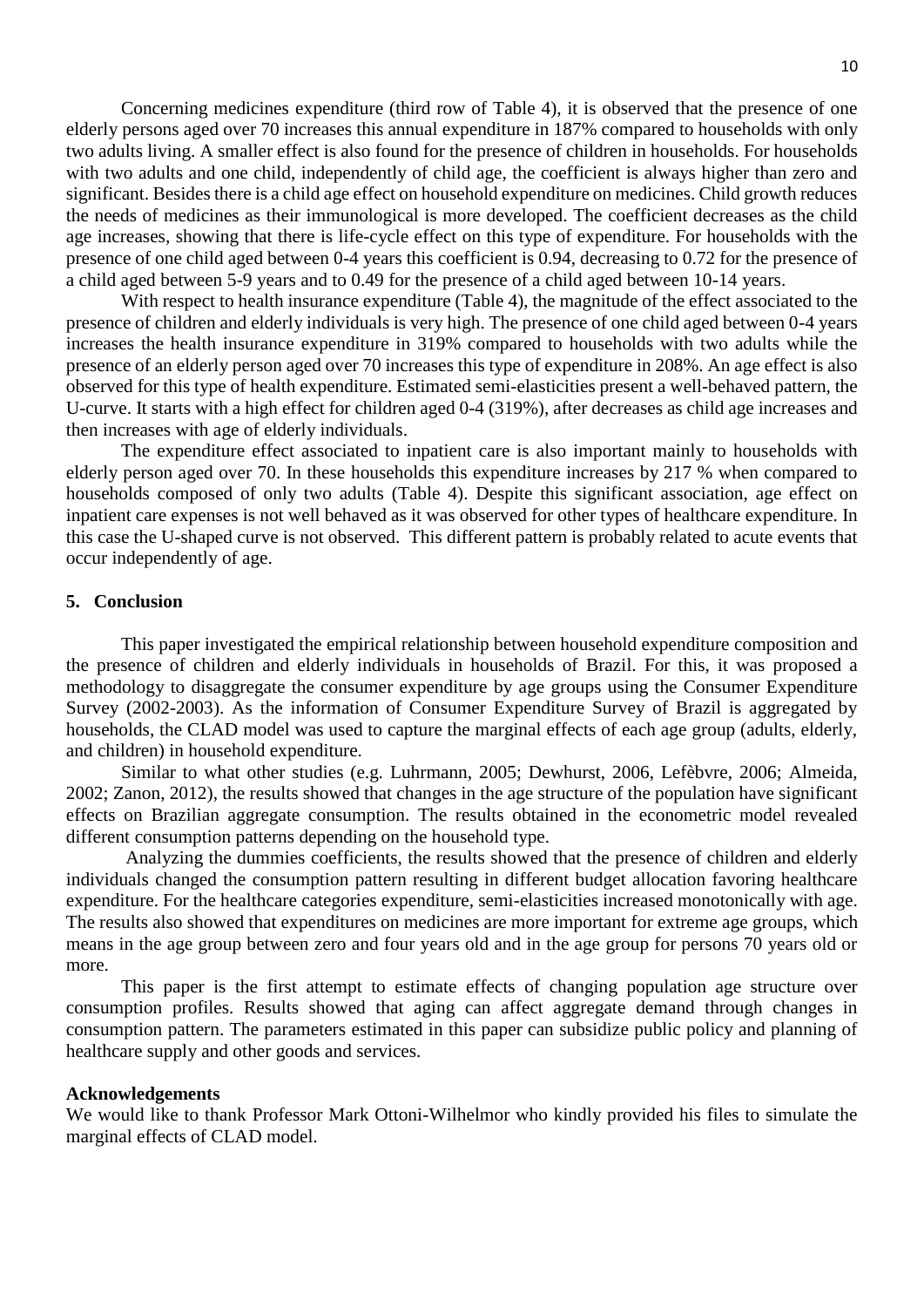#### **References**

- ALMEIDA, A. N. *Determinantes do consumo de famílias com idosos e sem idosos com base na pesquisa de orçamentos familiares 1995/96. 2002*. 109 p. Dissertação (Mestrado em Ciências) - Escola Superior de Agricultura Luiz de Queiroz, Universidade de São Paulo, Piracicaba, 2002.
- ANDRADE, M. V., NORONHA, K. M. S., OLIVEIRA, T. Determinantes dos Gastos das Famílias com Saúde no Brasil. Economia. v.7, n.3, p.485–508, set./dez. 2006.
- ALVES, J.E.D.A. *A transição demográfica e a janela de oportunidades*. Instituto Fernand Braudel de Economia Mundial. São Paulo, 2008.
- BUCHINSKY, M. Changes in the US wage structure 1963-1987: application of quantile regression, *Econometrica*, v. 2, p. 405-458, 1994.
- CAMERON, C.A., TRIVEDI, K.P. *Microeconometrics: Methods and Applications*. Cambridge University Press, 2005.
- CAMERON, C.A., TRIVEDI, K.P. *Micro econometrics Using Stata*. College Station, Texas: Stata Press, 2009.
- DEATON, A. *The analysis of household surveys: a microeconometric approach to development policy*. Johns Hopkins, 1997.
- DENTON, F.T., SPENCER, B.G. *Population Aging and Its Economic Costs: A Survey of Issues and Evidences*. SEDAP Research Paper, v. 1. McMaster University, Hamilton, 1999.
- DEWHURST, J. H. L. *Estimating the Effect of Projected Household Composition Change on Production in Scotland*. University of Dundee, Department of Economic Studies, 2006. (Working Paper, 186).
- FOUGÈRE, M.; MERCENIER, J.; MÉRETTE, M. A sectoral and occupational analysis of population ageing in Canada using a dynamic CGE overlapping generations model. *Economic Modelling*, v. 24, n.4, p. 690-711, jul. 2007.
- IBGE Instituto Brasileiro de Geografia e Estatística Pesquisa de Orçamento das Famílias (POF 2003- 2004). Instituto Brasileiro de Geografia e Estatística (IBGE), 2004. Disponível em< http://www.ibge.gov.br/home/estatistica/populacao/pof/2002\_2003>. Acesso em 17 abr. 2011.
- KIM, k.; KRATENA, K.; HEWINGS, G. The Extended Econometric Input-Output model with Heterogeneous Household Demand System. Economic Systems Research, v.27, n. 2, p. 257-285, dec. 2015.
- KOENKER, R.; BASSETT, G. Jr. Regression Quantiles. Econornetrica, v. 46, n. 1, p. 33-50, 1978.
- PAIVA, P., T., A.; WAJNMAN, S. Das causas às consequências econômicas da transição demográfica no Brasil. Revista Brasileira de Estudos de População, v. 22, n. 2, p. 303-322, jul./dez. 2005.
- PAGAN, A.; VELLA, F. Diagnostic tests for models based on individual data: a survey, *Journal of Applied Econometrics*, Vol. 4, p.29–59, 1989.
- POWELL, J. Least absolute deviations estimation for censored regression model. *Journal of Econometrics*, v. 32, p. 143-155, 1984.
- POWELL, J. L. Symmetrically trimmed least squares estimation for Tobit models, *Econometrica*, v. 54, p. 1435-1460, 1986.
- LEFÈBVRE, M. *Population Ageing and Consumption Demand in Belgium*. CREPP University of Liège, 2006. 20 p. (Working papers, 0604).
- LÜHRMANN, M. *Population Aging and the Demand for Goods & Services*. Universität Mannheim: MEA - Mannheim Research Institute for the Economics of Aging,/ Department of Economics, 2005. (Discussion paper, D-68131).
- NERI, M. et al. Inflação e os idosos brasileiros. In: CAMARANO, A. A. (org.). *Os Novos Idosos Brasileiros: muito além dos 60?* Rio de Janeiro, IPEA, 2004. 604p.
- SASSI, M. R, BÉRIA, J. U. Utilización de los servicios de salud: una revisión sistemática sobre los factores relacionados. Cadernos de Saúde Pública, v.17, n.4, p.819-832, jul/ago, 2001.
- TOBIN, J. Estimation of relationships for limited dependent variables. *Econometrica*, v. 26, p. 24-36, 1958.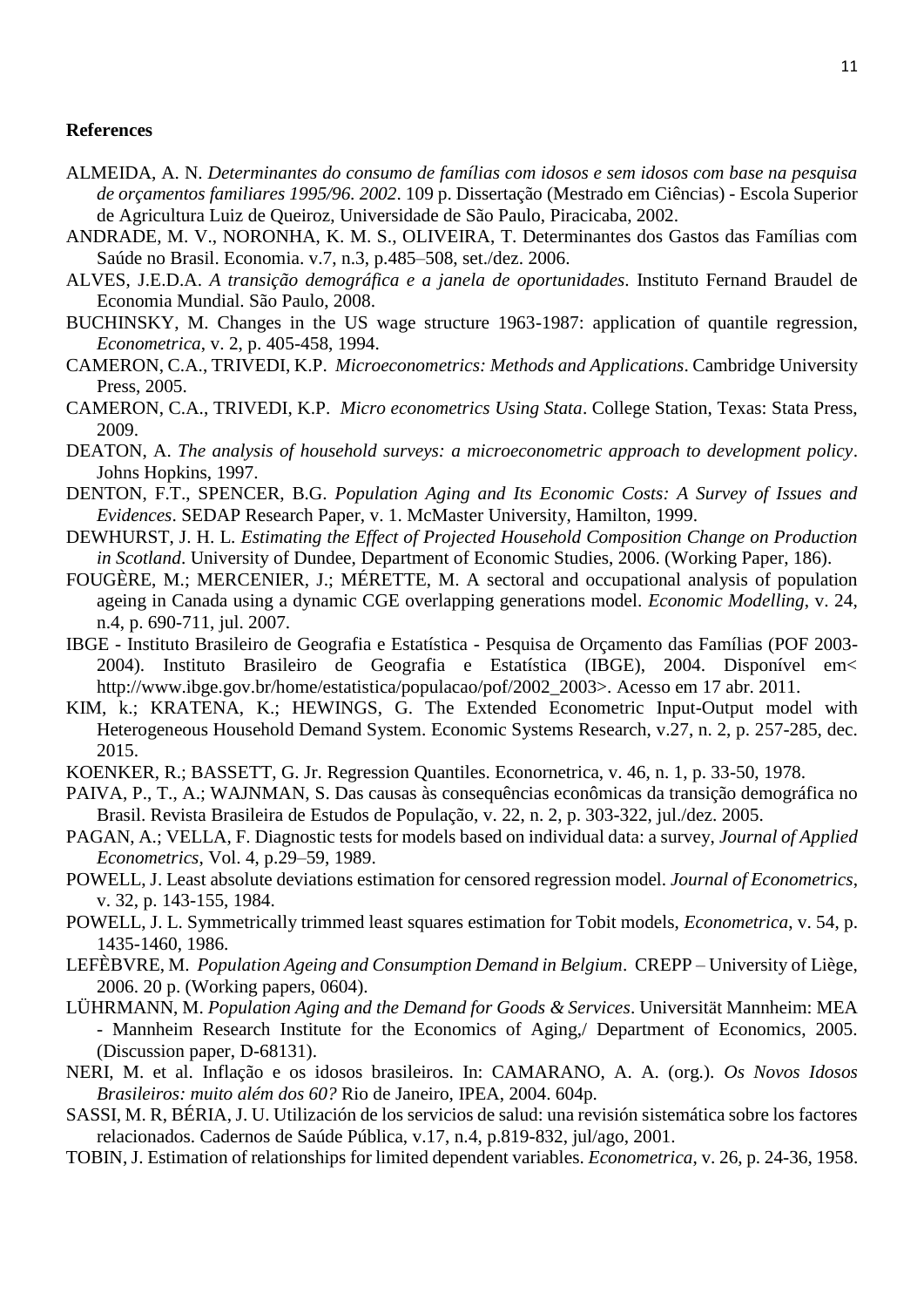- UNITED NATIONS, Department of Economic and Social Affairs, Population Division (2011). *World Population Prospects: The 2010 Revision.* Available in: [<http://go.worldbank.org/KZHE1CQFA0>](http://go.worldbank.org/KZHE1CQFA0). Accessed on 02 mar. 2012.
- WILHELM, M. O. Practical Considerations for Choosing Between Tobit and SCLS or CLAD Estimators for Censored Regression Models with an Application to Charitable Giving. *Oxford Bulletin of Economics and Statistics*, v.70, n.4, p.559-582, 2008.
- WOOLDRIDGE, J. M. *Introductory econometrics: a modern approach*. Cincinnati, OH, South-West, 2000.
- YOON, S.G; HEWINGS, G.J.D. *Impacts of Demographic Changes in the Chicago Region*. Regional Economics Applications Laboratory/ University of Illinois, 41p. 2006. (Discussion paper, REAL 06- T-7)
- ZANON, R. R. *Envelhecimento populacional e mudanças no padrão de consumo: impactos na estrutura produtiva do Brasil*. 2012. 79p. Dissertação (Mestrado em Economia Regional) - Programa de Pós-Graduação em Economia Regional, Universidade Estadual de Londrina, Centro de Estudos Sociais Aplicados, 2012.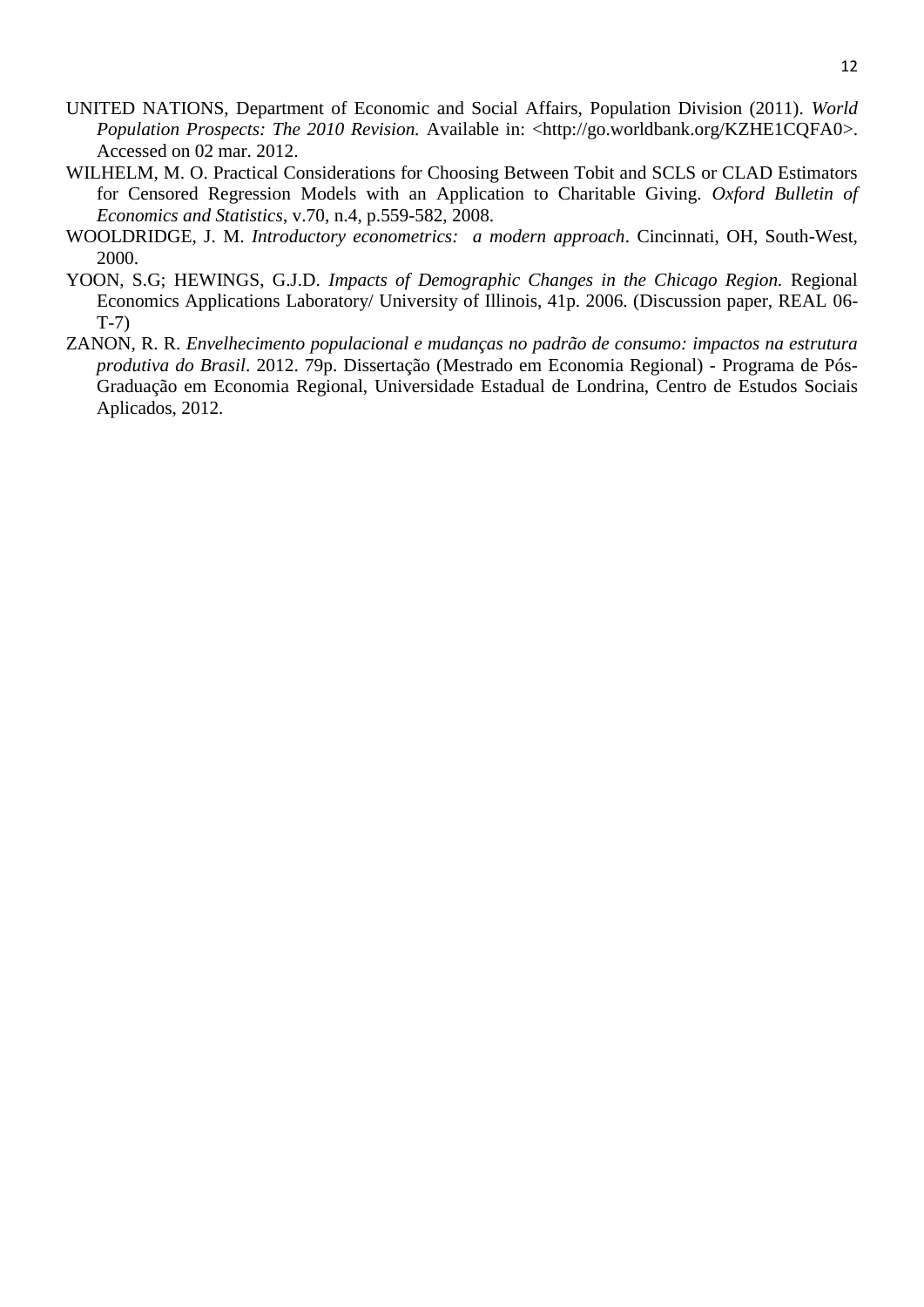|                    |              |                |           |           |           | 2 adults (15-49) and 1 adult (50-59)       |         |                 |         |                                                      |                    |             |               |
|--------------------|--------------|----------------|-----------|-----------|-----------|--------------------------------------------|---------|-----------------|---------|------------------------------------------------------|--------------------|-------------|---------------|
|                    | Textiles and | Fuel and       | Medicines | Health    | Inpatient | Durable                                    | Other   | Energy          | Private | Financial serv. Trade and Serv. provided Food out of |                    |             |               |
|                    | clothing     | transportation |           | insurance | care      | goods                                      | goods   |                 |         | education and insurance services                     |                    | to families | the household |
| Mean               | 1285.49      | 2215.14        | 634.76    | 547.55    | 93.26     | 2963.00                                    | 1635.50 | 826.05          | 973.70  | 1071.82                                              | 4082.43            | 1288.10     | 1338.55       |
| Std. Dev.          | 1714.99      | 3418.14        | 970.58    | 1500.65   | 333.45    | 6220.74                                    | 2317.27 | 755.19          | 2726.64 | 2883.63                                              | 12226.80           | 2761.09     | 2788.40       |
| Percentiles        |              |                |           |           |           |                                            |         |                 |         |                                                      |                    |             |               |
| 1%                 | 0.00         | 0.00           | 0.00      | 0.00      | 0.00      | 0.00                                       | 0.00    | 0.00            | 0.00    | 0.00                                                 | 0.00               | 0.00        | 0.00          |
| 5%                 | 0.00         | 0.00           | 0.00      | 0.00      | 0.00      | 0.00                                       | 0.00    | 0.00            | 0.00    | 0.00                                                 | 0.00               | 0.00        | 0.00          |
| 10%                | 75.36        | 0.00           | 0.00      | 0.00      | 0.00      | 11.88                                      | 37.64   | 57.60           | 0.00    | 0.00                                                 | 0.00               | 0.00        | 0.00          |
| 25%                | 326.88       | 253.76         | 35.52     | 0.00      | 0.00      | 180.19                                     | 278.28  | 357.36          | 0.00    | 0.00                                                 | 347.60             | 60.60       | 44.00         |
| 50%                | 787.40       | 1079.16        | 250.80    | 0.00      | 0.00      | 810.95                                     | 910.00  | 673.44          | 0.00    | 95.16                                                | 1214.28            | 290.96      | 421.72        |
| 75%                | 1632.08      | 2828.28        | 810.36    | 283.20    | 0.00      | 2081.86                                    |         | 2172.62 1102.80 | 366.45  | 873.60                                               | 3093.92            | 1177.70     | 1305.36       |
| 90%                | 2937.96      | 5391.88        | 1732.20   | 1928.16   | 247.20    | 8404.51                                    |         | 4193.84 1619.00 | 2912.00 | 3123.86                                              | 7680.11            | 3506.18     | 4232.20       |
| 95%                | 3699.52      | 8602.20        | 2863.80   | 2842.80   |           | 600.00 15956.07                            |         | 5133.64 2073.12 | 5171.78 | 6324.01                                              | 12481.20           | 5063.72     | 5673.28       |
| 99%                | 11270.28     | 14013.28       | 5337.48   | 10692.00  |           | 1760.00 25481.10 12081.10 4042.80 13471.20 |         |                 |         |                                                      | 10849.38 104838.20 | 16698.10    | 12230.80      |
|                    |              |                |           |           |           | 2 adults $(15-49)$ and 1 eldery (60-69)    |         |                 |         |                                                      |                    |             |               |
| Mean               | 928.20       | 672.01         | 539.38    | 292.37    | 96.03     | 2031.20                                    | 1112.32 | 647.02          | 325.02  | 997.75                                               | 2099.43            | 832.26      | 961.99        |
| Std. Dev.          | 1089.33      | 1140.62        | 746.20    | 825.86    | 329.42    | 4947.82                                    | 1787.62 | 565.61          | 1009.92 | 3803.38                                              | 4688.54            | 1662.57     | 1583.78       |
| <b>Percentiles</b> |              |                |           |           |           |                                            |         |                 |         |                                                      |                    |             |               |
| 1%                 | 0.00         | 0.00           | 0.00      | 0.00      | 0.00      | 0.00                                       | 0.00    | 0.00            | 0.00    | 0.00                                                 | 0.00               | 0.00        | 0.00          |
| 5%                 | 0.00         | 0.00           | 0.00      | 0.00      | 0.00      | 0.00                                       | 0.00    | 0.00            | 0.00    | 0.00                                                 | 0.00               | 0.00        | 0.00          |
| 10%                | 60.00        | 0.00           | 0.00      | 0.00      | 0.00      | 0.00                                       | 21.56   | 68.40           | 0.00    | 0.00                                                 | 0.00               | 3.96        | 0.00          |
| 25%                | 232.41       | 0.00           | 0.00      | 0.00      | 0.00      | 83.13                                      | 211.27  | 275.52          | 0.00    | 0.00                                                 | 108.60             | 51.08       | 0.00          |
| 50%                | 526.08       | 245.44         | 312.84    | 0.00      | 0.00      | 393.49                                     | 542.33  | 513.48          | 0.00    | 53.87                                                | 702.97             | 181.60      | 304.12        |
| 75%                | 1271.24      | 774.80         | 637.92    | 118.80    | 0.00      | 1654.96                                    | 1452.63 | 942.84          | 0.00    | 456.40                                               | 1987.90            | 866.40      | 1500.72       |
| 90%                | 2279.28      | 1820.00        | 1389.12   | 811.20    | 350.20    | 4479.20                                    |         | 2489.36 1397.40 | 1167.84 | 2130.74                                              | 4766.28            | 2002.84     | 2558.08       |
| 95%                | 2710.68      | 2805.24        | 2327.04   | 1575.60   |           | 588.00 13390.00                            |         | 4168.40 1561.92 | 2080.98 | 4534.05                                              | 8149.50            | 4058.28     | 4085.64       |
| 99%                | 5428.86      | 5170.00        | 3562.32   | 5495.76   |           | 1280.44 24809.00                           |         | 8370.54 2616.00 | 6480.00 | 26949.00                                             | 30309.00           | 8721.61     | 7757.88       |
|                    |              |                |           |           |           | 2 adults (15-49) and 1 eldery $(70+)$      |         |                 |         |                                                      |                    |             |               |
| Mean               | 809.01       | 1453.07        | 889.95    | 532.17    | 267.26    | 1504.88                                    | 1307.09 | 646.75          | 433.66  | 861.81                                               | 2035.99            | 977.04      | 645.10        |
| Std. Dev.          | 1298.88      | 2580.27        | 1317.98   | 1686.88   | 859.73    | 2702.91                                    | 2085.18 | 652.63          | 1491.91 | 2677.58                                              | 3691.56            | 3081.80     | 1113.32       |
| Percentiles        |              |                |           |           |           |                                            |         |                 |         |                                                      |                    |             |               |
| 1%                 | 0.00         | 0.00           | 0.00      | 0.00      | 0.00      | 0.00                                       | 0.00    | 0.00            | 0.00    | 0.00                                                 | 0.00               | $0.00\,$    | 0.00          |
| 5%                 | 0.00         | 0.00           | 0.00      | 0.00      | 0.00      | 0.00                                       | 0.00    | 0.00            | 0.00    | 0.00                                                 | 0.00               | 0.00        | 0.00          |
| 10%                | 0.00         | 0.00           | 0.00      | 0.00      | 0.00      | 0.00                                       | 0.00    | 60.00           | 0.00    | 0.00                                                 | 0.00               | $0.00\,$    | 0.00          |
| 25%                | 95.28        | 0.00           | 42.72     | 0.00      | 0.00      | 76.84                                      | 189.00  | 240.00          | 0.00    | 0.00                                                 | $0.00\,$           | 40.80       | 0.00          |
| 50%                | 412.64       | 482.56         | 342.72    | 0.00      | 0.00      | 505.64                                     | 602.00  | 435.24          | 0.00    | 0.00                                                 | 553.73             | 153.52      | 166.32        |
| 75%                | 769.28       | 2197.20        | 1157.40   | 321.36    | 72.00     | 1991.36                                    | 1406.56 | 818.88          | 0.00    | 296.28                                               | 2606.80            | 619.95      | 819.40        |
| 90%                | 2067.72      | 3384.48        | 2826.36   | 1533.00   | 484.80    | 3232.80                                    |         | 3952.08 1805.76 | 1206.45 | 3052.80                                              | 6558.12            | 1645.88     | 1783.60       |
| 95%                | 4580.92      | 4447.28        | 4224.84   | 2857.68   |           | 2160.00 7025.04                            |         | 4967.86 2242.44 | 2070.00 | 5448.96                                              | 8394.96            | 5150.12     | 2328.84       |
| 99%                | 5248.88      | 16573.12       | 5189.52   | 10422.72  |           | 3120.00 13723.44                           |         | 6837.70 3048.24 | 8400.00 | 9206.88                                              | 13337.23           | 16192.56    | 5687.12       |

#### **Appendix A. Average expenditure with 13 products in Brazil by household typology**

Table 1: Expenditure on each product for households with adults and elderly in Brazil, 2003.

Source: Authors' calculation from Household Budget Survey of Brazil.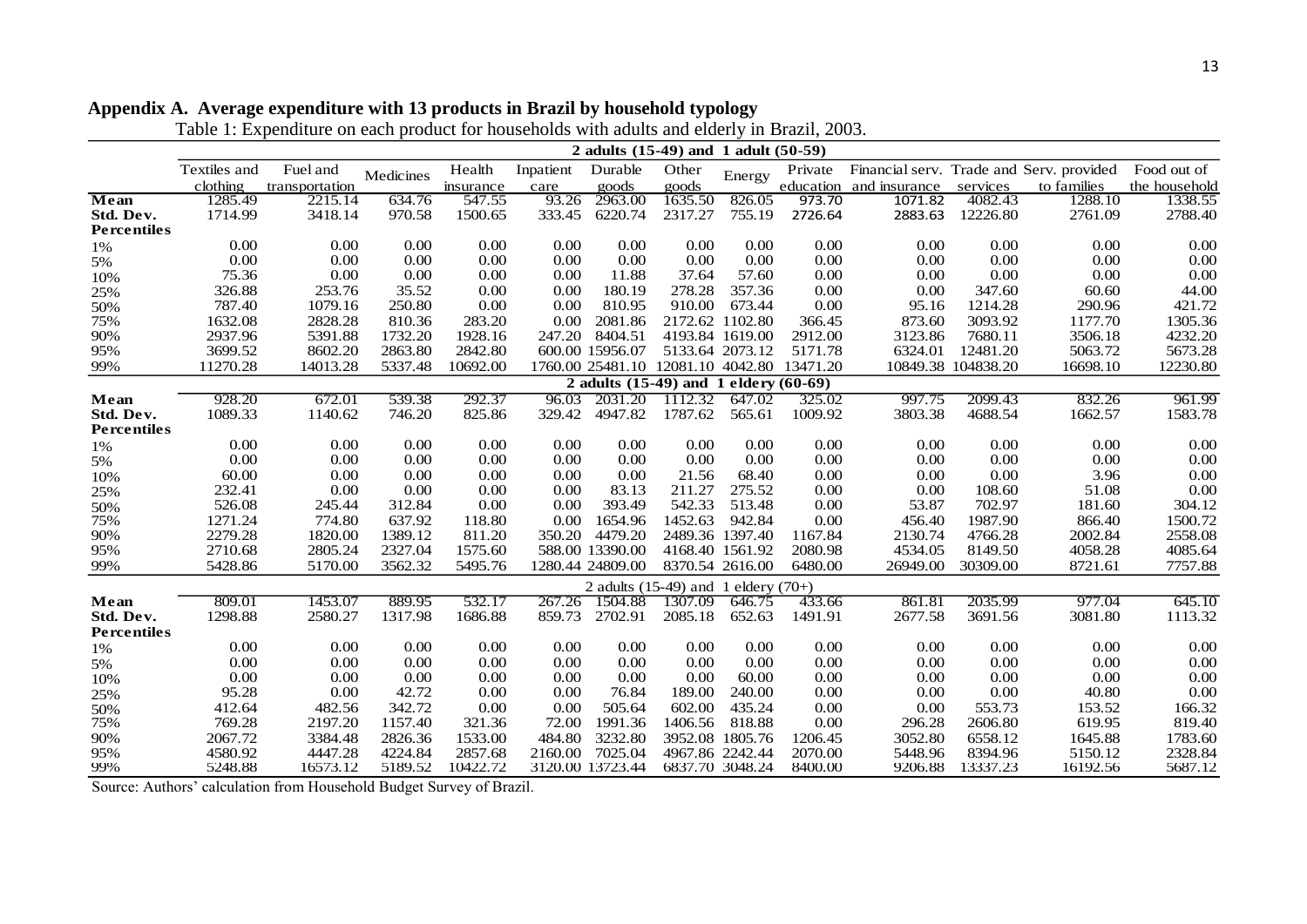|                    |              |                |           |           |           | 2 adults $(15-49)$ and 1 child $(0-4)$ |                 |                 |                          |                                          |          |             |               |
|--------------------|--------------|----------------|-----------|-----------|-----------|----------------------------------------|-----------------|-----------------|--------------------------|------------------------------------------|----------|-------------|---------------|
|                    | Textiles and | Fuel and       | Medicines | Health    | Inpatient | Durable                                | Other           | Energy          | Private                  | Financial serv. Trade and Serv. provided |          |             | Food out of   |
|                    | clothing     | transportation |           | insurance | care      | goods                                  | goods           |                 |                          | education and insurance                  | services | to families | the household |
| Mean               | 951.60       | 1278.86        | 325.71    | 239.67    | 65.89     | 2344.32                                | 1076.23         | 561.52          | 327.57                   | 968.01                                   | 1938.26  | 741.67      | 801.40        |
| Std. Dev.          | 1265.69      | 2012.71        | 480.03    | 647.09    | 350.46    | 4589.83                                | 1941.07         | 586.67          | 1179.70                  | 3273.41                                  | 4567.16  | 1775.45     | 1744.07       |
| Percentiles        |              |                |           |           |           |                                        |                 |                 |                          |                                          |          |             |               |
| 1%                 | 0.00         | 0.00           | 0.00      | 0.00      | 0.00      | 0.00                                   | 0.00            | 0.00            | 0.00                     | 0.00                                     | 0.00     | $0.00\,$    | 0.00          |
| 5%                 | 0.00         | 0.00           | 0.00      | 0.00      | 0.00      | 5.20                                   | 7.44            | 0.00            | 0.00                     | 0.00                                     | 0.00     | $0.00\,$    | 0.00          |
| 10%                | 58.20        | 0.00           | 0.00      | 0.00      | 0.00      | 44.64                                  | 42.60           | 0.00            | 0.00                     | 0.00                                     | 0.00     | $0.00\,$    | 0.00          |
| 25%                | 232.00       | 19.80          | 24.00     | 0.00      | 0.00      | 255.00                                 | 184.68          | 183.24          | 0.00                     | 0.00                                     | 2.24     | 34.24       | 0.00          |
| 50%                | 544.40       | 561.60         | 186.00    | 0.00      | 0.00      | 830.01                                 | 563.88          | 453.96          | 0.00                     | 9.14                                     | 514.80   | 124.00      | 176.80        |
| 75%                | 1180.02      | 1686.28        | 430.68    | 100.80    | $0.00\,$  | 2026.40                                | 1226.04         | 730.20          | 0.00                     | 481.55                                   | 1770.32  | 515.60      | 906.88        |
| 90%                | 2217.48      | 3325.92        | 821.88    | 722.16    | 200.00    | 5825.58                                | 2691.84 1187.88 |                 | 561.00                   | 2220.00                                  | 4842.06  | 1861.80     | 2123.92       |
| 95%                | 3416.00      | 4925.52        | 1172.64   | 1497.60   |           | 376.00 10586.42                        |                 | 3723.76 1594.08 | 2194.68                  | 5235.92                                  | 8442.40  | 4308.24     | 3427.96       |
| 99%                | 7111.20      | 9204.00        | 1971.12   | 3264.00   |           | 937.28 25232.75                        | 7751.40 2537.88 |                 | 7623.00                  | 15783.44                                 | 24242.61 | 8541.12     | 7245.80       |
|                    |              |                |           |           |           | 2 adults (15-49) and 1 child (5-9)     |                 |                 |                          |                                          |          |             |               |
| Mean               | 916.91       | 1518.20        | 306.39    | 342.11    | 137.00    | 2684.38                                | 1351.40         | 705.74          | 756.87                   | 1053.04                                  | 2458.97  | 1000.58     | 1097.45       |
| Std. Dev.          | 1003.05      | 2594.66        | 421.39    | 1328.04   | 1590.82   | 5904.28                                | 2835.69         | 865.23          | 2939.04                  | 3105.85                                  | 4984.95  | 2586.53     | 2225.22       |
| <b>Percentiles</b> |              |                |           |           |           |                                        |                 |                 |                          |                                          |          |             |               |
| 1%                 | 0.00         | 0.00           | 0.00      | 0.00      | 0.00      | 0.00                                   | 0.00            | 0.00            | 0.00                     | 0.00                                     | 0.00     | $0.00\,$    | 0.00          |
| 5%                 | 0.00         | 0.00           | 0.00      | 0.00      | 0.00      | 15.40                                  | 2.80            | 0.00            | 0.00                     | 0.00                                     | 0.00     | 0.00        | 0.00          |
| 10%                | 60.00        | 0.00           | 0.00      | 0.00      | 0.00      | 54.32                                  | 45.16           | 82.92           | 0.00                     | 0.00                                     | $0.00\,$ | $0.00\,$    | 0.00          |
| 25%                | 212.80       | 59.28          | 11.76     | 0.00      | 0.00      | 242.04                                 | 216.60          | 252.60          | 0.00                     | 0.00                                     | 93.25    | 36.36       | 22.36         |
| 50%                | 662.19       | 732.00         | 160.68    | 0.00      | 0.00      | 840.73                                 | 621.43          | 546.00          | 0.00                     | 59.40                                    | 744.34   | 173.92      | 352.04        |
| 75%                | 1210.08      | 1978.28        | 445.20    | 106.84    | 0.00      | 2199.02                                | 1460.44         | 840.00          | 360.00                   | 828.00                                   | 2794.72  | 745.50      | 1361.88       |
| 90%                | 2046.18      | 3705.00        | 803.28    | 741.60    | 202.00    | 6748.60                                |                 | 3123.14 1324.68 | 1523.40                  | 2730.96                                  | 6622.46  | 2193.57     | 2802.80       |
| 95%                | 2862.30      | 5367.60        | 1076.16   | 1824.32   |           | 360.00 12446.80                        |                 | 4703.64 2097.00 | 3779.40                  | 5046.68                                  | 9187.56  | 4595.36     | 4203.20       |
| 99%                | 4589.60      | 14593.76       | 2297.28   | 4821.60   |           | 1616.00 26002.28                       |                 |                 | 9659.92 3219.84 11383.20 | 10933.59                                 | 24824.80 | 16108.04    | 13163.28      |
|                    |              |                |           |           |           | 2 adults (15-49) and 1 child (10-14)   |                 |                 |                          |                                          |          |             |               |
| Mean               | 1062.68      | 1638.81        | 287.57    | 342.03    | 127.98    | 2436.69                                | 1377.13         | 683.10          | 652.13                   | 1065.00                                  | 2362.09  | 711.83      | 1058.82       |
| Std. Dev.          | 1237.27      | 2499.41        | 460.37    | 894.25    | 987.83    | 4949.41                                | 2088.44         | 697.17          | 1692.53                  | 3418.80                                  | 4667.01  | 1350.55     | 1678.20       |
| Percentiles        |              |                |           |           |           |                                        |                 |                 |                          |                                          |          |             |               |
| 1%                 | 0.00         | 0.00           | 0.00      | 0.00      | 0.00      | 0.00                                   | 0.00            | 0.00            | 0.00                     | 0.00                                     | 0.00     | $0.00\,$    | 0.00          |
| 5%                 | 0.00         | 0.00           | 0.00      | 0.00      | 0.00      | 0.00                                   | 0.00            | 0.00            | 0.00                     | 0.00                                     | 0.00     | $0.00\,$    | 0.00          |
| 10%                | 72.00        | 0.00           | 0.00      | 0.00      | 0.00      | 36.12                                  | 50.88           | 119.64          | 0.00                     | 0.00                                     | $0.00\,$ | 8.40        | 0.00          |
| 25%                | 276.16       | 84.96          | 0.00      | 0.00      | 0.00      | 276.10                                 | 219.92          | 300.60          | 0.00                     | 0.00                                     | 214.24   | 47.52       | 76.96         |
| 50%                | 721.80       | 748.80         | 112.32    | 0.00      | 0.00      | 878.37                                 | 640.97          | 552.84          | 0.00                     | 51.10                                    | 774.10   | 222.20      | 455.52        |
| 75%                | 1365.18      | 2255.76        | 386.40    | 191.48    | 0.00      | 2072.04                                | 1720.21         | 860.88          | 229.50                   | 662.72                                   | 2367.14  | 612.00      | 1391.52       |
| 90%                | 2471.56      | 4154.80        | 785.52    | 1187.76   | 168.00    | 6113.87                                |                 | 3563.64 1327.80 | 2127.00                  | 2719.00                                  | 6749.18  | 2078.00     | 2443.48       |
| 95%                | 3635.60      | 6035.52        | 1124.88   | 1900.80   |           | 382.32 11449.50                        |                 | 5081.40 1691.04 | 3712.00                  | 5139.96                                  | 10606.00 | 4002.12     | 3895.16       |
| 99%                | 5325.76      | 11024.40       | 2169.96   | 3893.40   |           | 2310.00 23976.40                       |                 | 8927.83 3210.80 | 9803.76                  | 15381.53                                 | 19256.45 | 6456.56     | 8209.76       |

Table 2: Expenditure on each product for households with adults and children in Brazil, 2003.

Source: Authors' calculation from Household Budget Survey of Brazil.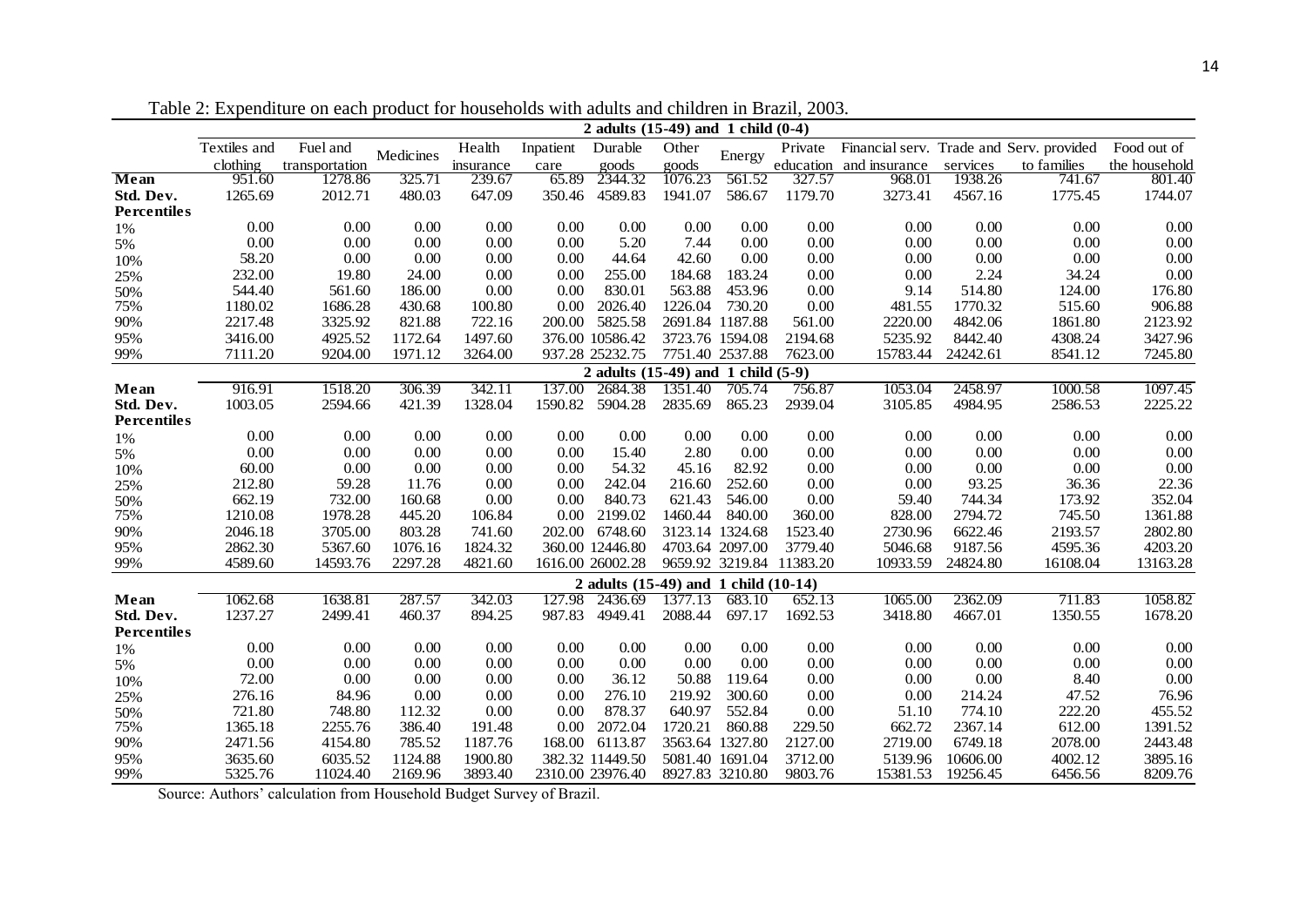# **Appendix B**

|               |           | $2$ adults $(15-49)$ and 1 child |           | 2 adults (15-49) and 1 adult/elderly |          |          |
|---------------|-----------|----------------------------------|-----------|--------------------------------------|----------|----------|
| <b>Test</b>   | $0 - 4$   | $5-9$                            | $10 - 14$ | 50-59                                | 60-69    | $70+$    |
|               |           | <b>Textiles and clothing</b>     |           |                                      |          |          |
| Homoscedastic | 5402.90   | 6033.70                          | 7705.40   | 4097.50                              | 3685.80  | 1022.00  |
|               | (0.00)    | (0.00)                           | (0.00)    | (0.00)                               | (0.00)   | (0.00)   |
| Normality     | 4706.80   | 3564.60                          | 3246.60   | 2965.10                              | 2648.90  | 2478.10  |
|               | (0.00)    | (0.00)                           | (0.00)    | (0.00)                               | (0.00)   | (0.00)   |
|               |           | <b>Fuel and transportation</b>   |           |                                      |          |          |
| Homoscedastic | 5847.70   | 7136.60                          | 7068.40   | 2849.60                              | 6743.40  | 4191.80  |
|               | (0.00)    | (0.00)                           | (0.00)    | (0.00)                               | (0.00)   | (0.00)   |
| Normality     | 4399.20   | 3324.20                          | 2994.70   | 3008.90                              | 2969.40  | 2924.80  |
|               | (0.00)    | (0.00)                           | (0.00)    | (0.00)                               | (0.00)   | (0.00)   |
|               |           | <b>Medicines</b>                 |           |                                      |          |          |
| Homoscedastic | 15739.00  | 12260.00                         | 10156.00  | 4915.70                              | 3357.00  | 2486.50  |
|               | (0.00)    | (0.00)                           | (0.00)    | (0.00)                               | (0.00)   | (0.00)   |
| Normality     | 5330.90   | 4134.40                          | 3742.10   | 2604.40                              | 2321.10  | 2231.50  |
|               | (0.00)    | (0.00)                           | (0.00)    | (0.00)                               | (0.00)   | (0.00)   |
|               |           | <b>Health insurance</b>          |           |                                      |          |          |
| Homoscedastic | 89472.00  | 83143.00                         | 36158.00  | 51377.00                             | 39961.00 | 10882.00 |
|               | (0.00)    | (0.00)                           | (0.00)    | (0.00)                               | (0.00)   | (0.00)   |
| Normality     | 309.31    | 240.09                           | 313.62    | 213.47                               | 184.36   | 255.28   |
|               | (0.00)    | (0.00)<br><b>Inpatient care</b>  | (0.00)    | (0.00)                               | (0.00)   | (0.00)   |
| Homoscedastic | 276594.00 | 269177.00                        | 220283.00 | 141637.00                            | 98269.00 | 78092.00 |
|               | (0.00)    | (0.00)                           | (0.00)    | (0.00)                               | (0.00)   | (0.00)   |
| Normality     | 386.65    | 279.81                           | 251.30    | 241.35                               | 215.53   | 187.36   |
|               | (0.00)    | (0.00)                           | (0.00)    | (0.00)                               | (0.00)   | (0.00)   |
|               |           | Durable goods                    |           |                                      |          |          |
| Homoscedastic | 14233.00  | 17404.00                         | 13478.00  | 8695.10                              | 6951.50  | 4958.70  |
|               | (0.00)    | (0.00)                           | (0.00)    | (0.00)                               | (0.00)   | (0.00)   |
| Normality     | 3392.00   | 2474.20                          | 2466.00   | 2534.00                              | 1967.00  | 2115.90  |
|               | (0.00)    | (0.00)                           | (0.00)    | (0.00)                               | (0.00)   | (0.00)   |
|               |           | Other goods                      |           |                                      |          |          |
| Homoscedastic | 10573.00  | 3914.80                          | 3801.60   | 764.95                               | 1498.20  | 1012.10  |
|               | (0.00)    | (0.00)                           | (0.00)    | (0.00)                               | (0.00)   | (0.00)   |
| Normality     | 4126.60   | 3223.10                          | 2934.20   | 3016.20                              | 2595.50  | 2558.80  |
|               | (0.00)    | (0.00)                           | (0.00)    | (0.00)                               | (0.00)   | (0.00)   |
|               |           | <b>Energy</b>                    |           |                                      |          |          |
| Homoscedastic | 61660.00  | 49109.00                         | 3546.10   | 26377.00                             | 17656.00 | 13310.00 |
|               | (0.00)    | (0.00)                           | (0.00)    | (0.00)                               | (0.00)   | (0.00)   |
| Normality     | 5206.00   | 3877.70                          | 39303.00  | 3328.90                              | 2987.70  | 2897.20  |
|               | (0.00)    | (0.00)                           | (0.00)    | (0.00)                               | (0.00)   | (0.00)   |
|               |           | <b>Private education</b>         |           |                                      |          |          |
| Homoscedastic | 111285.00 | 41338.00                         | 46762.00  | 35096.00                             | 27836.00 | 25341.00 |
|               | (0.00)    | (0.00)                           | (0.00)    | (0.00)                               | (0.00)   | (0.00)   |

Table 1: Tests results to conditionals moments of Tobit model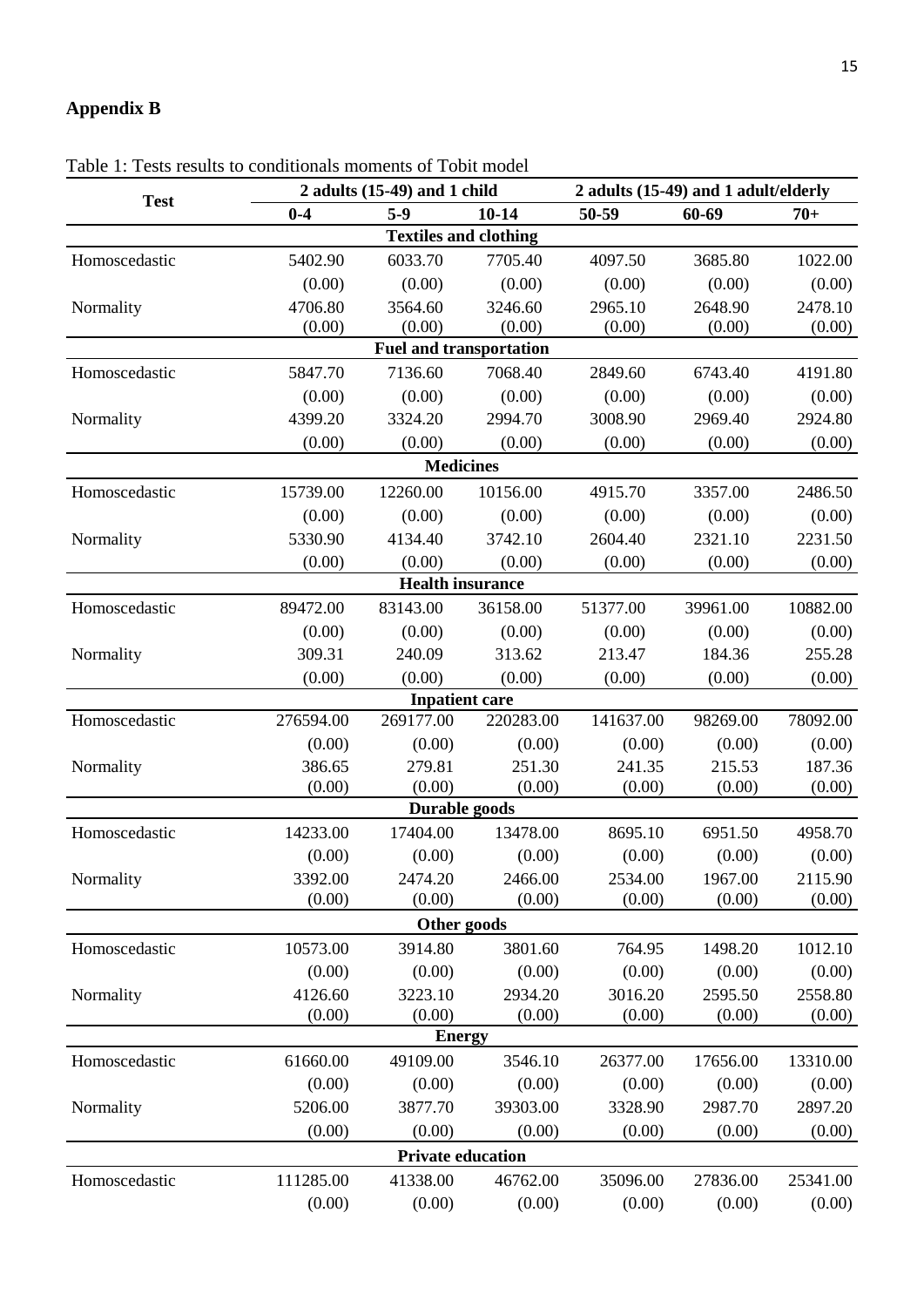| <b>Test</b>   |          | $2$ adults $(15-49)$ and $1$ child |                                         |          | 2 adults (15-49) and 1 adult/elderly |         |  |  |  |
|---------------|----------|------------------------------------|-----------------------------------------|----------|--------------------------------------|---------|--|--|--|
|               | $0 - 4$  | $5-9$                              | $10 - 14$                               | 50-59    | 60-69                                | $70+$   |  |  |  |
| Normality     | 318.91   | 258.65                             | 222.76                                  | 233.01   | 234.91                               | 202.33  |  |  |  |
|               | (0.00)   | (0.00)                             | (0.00)                                  | (0.00)   | (0.00)                               | (0.00)  |  |  |  |
|               |          |                                    | <b>Financial services and insurance</b> |          |                                      |         |  |  |  |
| Homoscedastic | 32361.00 | 21136.00                           | 21408.00                                | 13717.00 | 10831                                | 5536.90 |  |  |  |
|               | (0.00)   | (0.00)                             | (0.00)                                  | (0.00)   | (0.00)                               | (0.00)  |  |  |  |
| Normality     | 302.47   | 272.81                             | 256.18                                  | 235.00   | 200.05                               | 203.33  |  |  |  |
|               | (0.00)   | (0.00)                             | (0.00)                                  | (0.00)   | (0.00)                               | (0.00)  |  |  |  |
|               |          | <b>Services</b>                    |                                         |          |                                      |         |  |  |  |
| Homoscedastic | 5662.50  | 6936.00                            | 21286.00                                | 6184.30  | 6185.20                              | 2782.40 |  |  |  |
|               | (0.00)   | (0.00)                             | (0.00)                                  | (0.00)   | (0.00)                               | (0.00)  |  |  |  |
| Normality     | 1753.90  | 1671.50                            | 1671.50                                 | 1599.40  | 1482.40                              | 1455.90 |  |  |  |
|               | (0.00)   | (0.00)                             | (0.00)                                  | (0.00)   | (0.00)                               | (0.00)  |  |  |  |
|               |          |                                    | <b>Services provided to families</b>    |          |                                      |         |  |  |  |
| Homoscedastic | 6751.00  | 4939.90                            | 4755.30                                 | 1038.20  | 2090.20                              | 2199.20 |  |  |  |
|               | (0.00)   | (0.00)                             | (0.00)                                  | (0.00)   | (0.00)                               | (0.00)  |  |  |  |
| Normality     | 2639.00  | 1994.80                            | 1469.40                                 | 2195.80  | 1811.20                              | 1726.20 |  |  |  |
|               | (0.00)   | (0.00)                             | (0.00)                                  | (0.00)   | (0.00)                               | (0.00)  |  |  |  |
|               |          | Food out of the household          |                                         |          |                                      |         |  |  |  |
| Homoscedastic | 9877.30  | 8063.90                            | 10519.00                                | 2690.40  | 2401.50                              | 1089.10 |  |  |  |
|               | (0.00)   | (0.00)                             | (0.00)                                  | (0.00)   | (0.00)                               | (0.00)  |  |  |  |
| Normality     | 3542.30  | 2457.90                            | 2199.90                                 | 2066.70  | 1649.40                              | 1723.80 |  |  |  |
|               | (0.00)   | (0.00)                             | (0.00)                                  | (0.00)   | (0.00)                               | (0.00)  |  |  |  |

Source: The authors.

# **Appendix C. Results of CLAD model - Brazil 2003**

## Table 1: Expenditure on textiles and clothing

| r able 1. Expenditure on textiles and clothing |             | 2 adults $(15-49)$ and 1 child |            |             | 2 adults (15-49) and 1 adult/elderly |             |
|------------------------------------------------|-------------|--------------------------------|------------|-------------|--------------------------------------|-------------|
| Variables                                      | $0 - 4$     | $5-9$                          | $10 - 14$  | 50-59       | 60-69                                | $70+$       |
| log (total household spent)                    | $0.88***$   | $0.89***$                      | $0.88***$  | $0.86***$   | $0.88***$                            | $0.87***$   |
|                                                | (0.02)      | (0.02)                         | (0.02)     | (0.02)      | (0.03)                               | (0.02)      |
| Age of householder                             | $-0.06$ *** | $-0.08$ ***                    | $-0.05$ ** | $-0.06$ *** | $-0.07$ ***                          | $-0.04$ *** |
|                                                | (0.02)      | (0.02)                         | (0.02)     | (0.02)      | (0.01)                               | (0.01)      |
| Schooling of householder^2                     | $0.00$ ***  | $0.00***$                      | $0.00*$    | $0.00***$   | $0.00***$                            | $0.00***$   |
|                                                | (0.00)      | (0.00)                         | (0.00)     | (0.00)      | (0.00)                               | (0.00)      |
| Schooling of householder                       | $0.00**$    | 0.00                           | 0.00       | 0.00        | 0.00                                 | $0.00*$     |
|                                                | (0.00)      | (0.00)                         | (0.00)     | (0.00)      | (0.00)                               | (0.00)      |
| Dummy                                          | $0.34***$   | $0.35***$                      | $0.52***$  | $0.45***$   | $0.29**$                             | $0.34**$    |
|                                                | (0.06)      | (0.07)                         | (0.07)     | (0.07)      | (0.08)                               | (0.08)      |
| North                                          | 0.07        | 0.07                           | 0.04       | 0.00        | 0.1                                  | 0.03        |
|                                                | (0.06)      | (0.07)                         | (0.07)     | (0.07)      | (0.08)                               | (0.08)      |
| Northeast                                      | 0.07        | 0.05                           | 0.08       | 0.06        | 0.07                                 | 0.07        |
|                                                | (0.05)      | (0.06)                         | (0.06)     | (0.06)      | (0.06)                               | (0.06)      |
| South                                          | $-0.02$     | 0.00                           | $-0.05$    | $-0.03$     | $-0.08$                              | $-0.07$     |
|                                                | (0.06)      | (0.07)                         | (0.07)     | (0.07)      | (0.08)                               | (0.07)      |
| Midwest                                        | 0.04        | $-0.03$                        | 0.01       | 0.03        | $-0.01$                              | 0.01        |
|                                                | (0.05)      | (0.06)                         | (0.06)     | (0.06)      | (0.07)                               | (0.07)      |
| Number of obs                                  | 5903        | 4602                           | 4180       | 3944        | 3544                                 | 3448        |
| Pseudo R <sub>2</sub>                          | 0.17        | 0.17                           | 0.16       | 0.17        | 0.17                                 | 0.17        |
| *** p<0.01, ** p<0.05, * p<0.1                 |             |                                |            |             |                                      |             |

Source: The authors.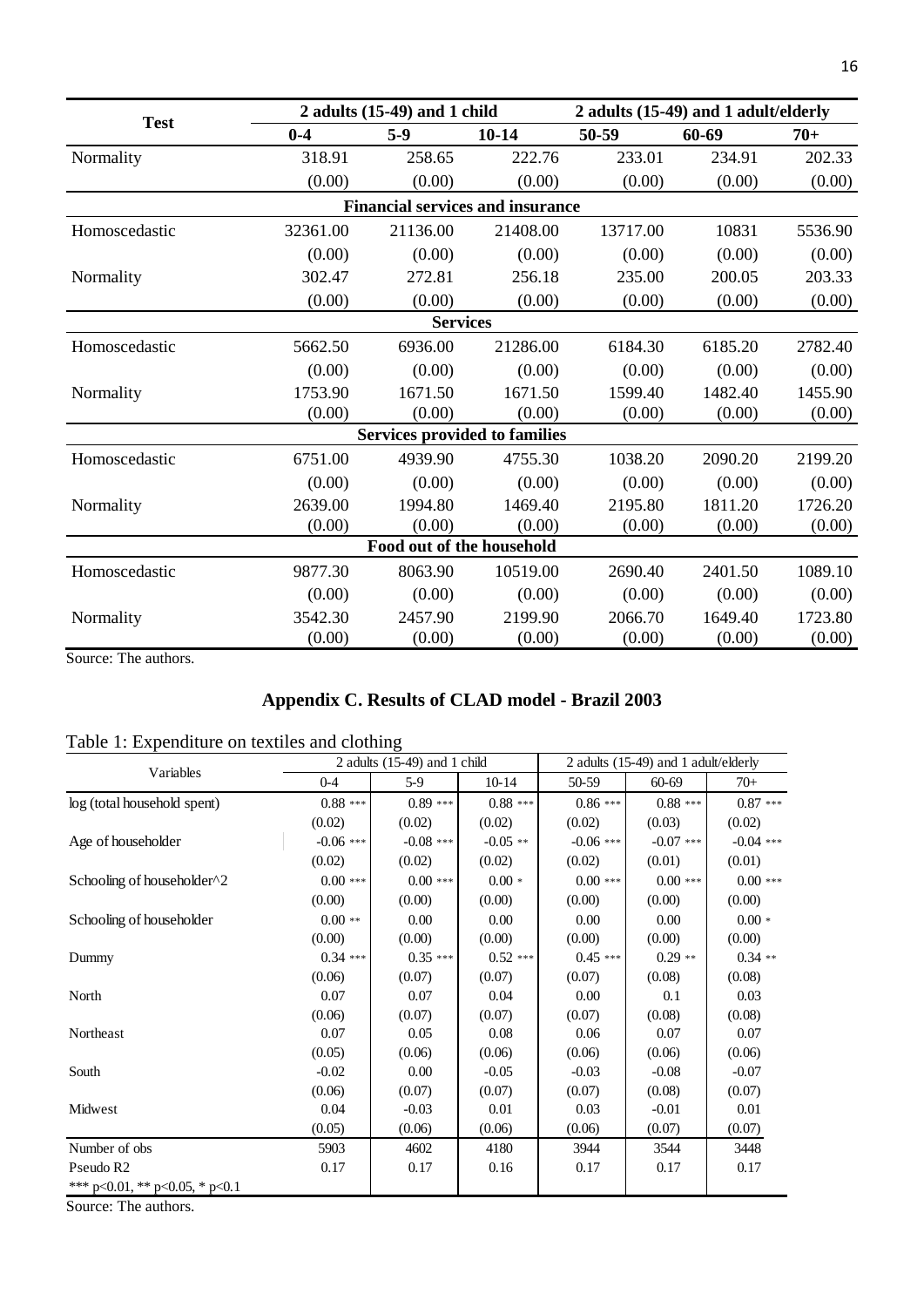|                                        | Table 2: Expenditure on fuel and transportation |                                |           |           |                                      |           | Table 3: Expenditure on medicines      |             |                                |             |         |  |
|----------------------------------------|-------------------------------------------------|--------------------------------|-----------|-----------|--------------------------------------|-----------|----------------------------------------|-------------|--------------------------------|-------------|---------|--|
|                                        |                                                 | 2 adults $(15-49)$ and 1 child |           |           | 2 adults (15-49) and 1 adult/elderly |           |                                        |             | 2 adults $(15-49)$ and 1 child |             | $2$ adu |  |
| Variables                              | $0 - 4$                                         | $5-9$                          | $10 - 14$ | 50-59     | 60-69                                | $70+$     | Variables                              | $0 - 4$     | $5-9$                          | $10-14$     | $50-5$  |  |
| log (total household spent)            | $1.52***$                                       | $1.53***$                      | $1.55***$ | $1.43***$ | $1.49***$                            | $1.57***$ | log (total household spent)            | $0.96***$   | $0.95***$                      | $1.04***$   | 1.0     |  |
|                                        | (0.04)                                          | (0.04)                         | (0.05)    | (0.03)    | (0.05)                               | (0.05)    |                                        | (0.04)      | (0.04)                         | (0.06)      | (0.05)  |  |
| Age of householder                     | $0.13***$                                       | 0.01                           | 0.01      | $0.08***$ | $0.05**$                             | 0.01      | Age of householder                     | 0.02        | $-0.01$                        | 0.01        | 0.0     |  |
|                                        | (0.04)                                          | (0.04)                         | (0.04)    | (0.02)    | (0.02)                               | (0.02)    |                                        | (0.04)      | (0.04)                         | (0.05)      | (0.03)  |  |
| Schooling of householder <sup>^2</sup> | $0.00***$                                       | 0.00                           | 0.00      | $0.00***$ | $0.00*$                              | 0.00      | Schooling of householder <sup>^2</sup> | 0.00        | 0.00                           | 0.00        | 0.0     |  |
|                                        | (0.00)                                          | (0.00)                         | (0.00)    | (0.00)    | (0.00)                               | (0.00)    |                                        | (0.00)      | (0.00)                         | (0.00)      | (0.00)  |  |
| Schooling of householder               | $0.01**$                                        | $0.01**$                       | $0.01**$  | $0.01**$  | $0.01***$                            | $0.01 *$  | Schooling of householder               | 0.00        | 0.00                           | 0.00        | 0.0     |  |
|                                        | (0.00)                                          | (0.00)                         | (0.00)    | (0.00)    | (0.00)                               | (0.00)    |                                        | (0.00)      | (0.00)                         | (0.00)      | (0.00)  |  |
| Dummy                                  | $0.42***$                                       | $0.60***$                      | $0.49***$ | $0.96***$ | $0.64***$                            | 0.15      | Dummy                                  | $0.94***$   | $0.72$ ***                     | $0.49***$   | 1.2     |  |
|                                        | (0.13)                                          | (0.12)                         | (0.14)    | (0.11)    | (0.14)                               | (0.17)    |                                        | (0.12)      | (0.13)                         | (0.18)      | (0.15)  |  |
| North                                  | 0.10                                            | 0.15                           | 0.17      | $0.23**$  | $0.2 *$                              | 0.15      | North                                  | $-0.35$ *** | $-0.40$ ***                    | $-0.51$ *** | $-0.5$  |  |
|                                        | (0.13)                                          | (0.12)                         | (0.14)    | (0.11)    | (0.14)                               | (0.17)    |                                        |             |                                |             |         |  |
| Northeast                              | $-0.12$                                         | $-0.14$                        | $-0.14$   | $-0.15*$  | 0.01                                 | $-0.09$   |                                        | (0.12)      | (0.13)                         | (0.18)      | (0.15)  |  |
|                                        | (0.11)                                          | (0.11)                         | (0.12)    | (0.09)    | (0.12)                               | (0.14)    | Northeast                              | $-0.25$ **  | $-0.40$ ***                    | $-0.49$ *** | $-0.4$  |  |
| South                                  | 0.00                                            | $-0.14$                        | $-0.02$   | 0.07      | 0.07                                 | $-0.04$   |                                        | (0.10)      | (0.11)                         | (0.15)      | (0.12)  |  |
|                                        | (0.13)                                          | (0.12)                         | (0.14)    | (0.10)    | (0.14)                               | (0.16)    | South                                  | $-0.19$     | $-0.25$ *                      | $-0.24$     | $-0.3$  |  |
| Midwest                                | $-0.02$                                         | 0.11                           | $-0.03$   | 0.12      | 0.15                                 | 0.07      |                                        | (0.12)      | (0.13)                         | (0.17)      | (0.15)  |  |
|                                        | (0.12)                                          | (0.11)                         | (0.12)    | (0.09)    | (0.12)                               | (0.14)    | Midwest                                | $-0.24$ **  | $-0.29$ **                     | $-0.36**$   | $-0.3'$ |  |
| Number of obs                          | 5903                                            | 4602                           | 4180      | 3944      | 3544                                 | 3448      |                                        | (0.11)      | (0.12)                         | (0.16)      | (0.13)  |  |
| Pseudo R <sub>2</sub>                  | 0.19                                            | 0.19                           | 0.19      | 0.20      | 0.19                                 | 0.19      | Number of obs                          | 5903        | 4602                           | 4180        | 394     |  |
| *** $p<0.01$ , ** $p<0.05$ , * $p<0.1$ |                                                 |                                |           |           |                                      |           | Pseudo R2                              | 0.06        | 0.05                           | 0.05        | 0.0     |  |

|                                        |            | Table 3: Expenditure on medicines |             |                                      |            |             |  |  |
|----------------------------------------|------------|-----------------------------------|-------------|--------------------------------------|------------|-------------|--|--|
| Variables                              |            | 2 adults $(15-49)$ and 1 child    |             | 2 adults (15-49) and 1 adult/elderly |            |             |  |  |
|                                        | $0 - 4$    | $5-9$                             | $10 - 14$   | 50-59                                | $60 - 69$  | $70+$       |  |  |
| log (total household spent)            | $0.96***$  | $0.95***$                         | $1.04$ ***  | $1.04***$                            | $1.06***$  | $1.08***$   |  |  |
|                                        | (0.04)     | (0.04)                            | (0.06)      | (0.05)                               | (0.06)     | (0.06)      |  |  |
| Age of householder                     | 0.02       | $-0.01$                           | 0.01        | 0.04                                 | $-0.01$    | 0.00        |  |  |
|                                        | (0.04)     | (0.04)                            | (0.05)      | (0.03)                               | (0.03)     | (0.02)      |  |  |
| Schooling of householder <sup>^2</sup> | 0.00       | 0.00                              | 0.00        | 0.00                                 | 0.00       | 0.00        |  |  |
|                                        | (0.00)     | (0.00)                            | (0.00)      | (0.00)                               | (0.00)     | (0.00)      |  |  |
| Schooling of householder               | 0.00       | 0.00                              | 0.00        | 0.00                                 | 0.00       | 0.00        |  |  |
|                                        | (0.00)     | (0.00)                            | (0.00)      | (0.00)                               | (0.00)     | (0.00)      |  |  |
| Dummy                                  | $0.94***$  | $0.72$ ***                        | $0.49***$   | $1.27***$                            | $1.50***$  | $1.87***$   |  |  |
|                                        | (0.12)     | (0.13)                            | (0.18)      | (0.15)                               | (0.19)     | (0.19)      |  |  |
| North                                  | $-0.35***$ | $-0.40$ ***                       | $-0.51***$  | $-0.50***$                           | $-0.5$ **  | $-0.50**$   |  |  |
|                                        | (0.12)     | (0.13)                            | (0.18)      | (0.15)                               | (0.19)     | (0.19)      |  |  |
| Northeast                              | $-0.25$ ** | $-0.40$ ***                       | $-0.49$ *** | $-0.48***$                           | $-0.43$ ** | $-0.45$ *** |  |  |
|                                        | (0.10)     | (0.11)                            | (0.15)      | (0.12)                               | (0.16)     | (0.16)      |  |  |
| South                                  | $-0.19$    | $-0.25$ *                         | $-0.24$     | $-0.39$ **                           | $-0.24$    | $-0.23$     |  |  |
|                                        | (0.12)     | (0.13)                            | (0.17)      | (0.15)                               | (0.19)     | (0.19)      |  |  |
| Midwest                                | $-0.24$ ** | $-0.29$ **                        | $-0.36**$   | $-0.37***$                           | $-0.38$ ** | $-0.34$ **  |  |  |
|                                        | (0.11)     | (0.12)                            | (0.16)      | (0.13)                               | (0.17)     | (0.17)      |  |  |
| Number of obs                          | 5903       | 4602                              | 4180        | 3944                                 | 3544       | 3448        |  |  |
| Pseudo R <sub>2</sub>                  | 0.06       | 0.05                              | 0.05        | 0.09                                 | 0.09       | 0.09        |  |  |
| *** $p<0.01$ , ** $p<0.05$ , * $p<0.1$ |            |                                   |             |                                      |            |             |  |  |

#### Table 4: Expenditure on health insurance<br>
<sup>2</sup> adults (15-49) and 1 child<br>
<sup>2</sup> adults (15-49) and 1 child<br>
<sup>2</sup> adults (15-49) and 1 child<br>
<sup>2</sup> adults (15-49) and 1 child<br>
<sup>2</sup> adults (15-49) and 1 child log (total household spent) 5.66 \*\*\* 5.82 \*\*\* 5.85 \*\*\* 2.96 \*\*\* 3.06 \*\*\* 3.05 \*\*\* (0.26) (0.26) (0.26) (0.15) (0.16) (0.17)  $\text{Age of household}$   $\text{How} = \begin{pmatrix} 0.4 & 5.9 & 10.14 & 50.59 & 60.69 & 70.48 \\ 6.6 & * & 5.82 & * & 5.85 & * & 2.96 & * & 3.06 & * & 3.05 & * \\ (0.26) & 0.26 & 0.26 & * & 0.15 & (0.16) & (0.17) \\ (0.26) & 0.24 & * & 0.44 & * & 0.17 & * \\ (0.26) & 0.24 & * & 0.24 & * & 0.14 & * \\ (0.27) & 0.$  $(0.24)$   $(0.23)$   $(0.24)$   $(0.10)$   $(0.08)$   $(0.06)$ Age of householder  $(0.26)$   $(0.26)$   $(0.26)$   $(0.29)$   $(0.29)$   $(0.49)$   $(0.49)$   $(0.40)$   $(0.00)$   $(0.00)$   $(0.00)$   $(0.00)$   $(0.00)$   $(0.00)$   $(0.00)$   $(0.00)$   $(0.00)$   $(0.00)$   $(0.00)$   $(0.00)$   $(0.00)$  $(0.00)$   $(0.00)$   $(0.00)$   $(0.00)$   $(0.00)$   $(0.00)$   $(0.00)$ Schooling of householder 0.05 \*\*\* 1 0.05 \*\*\* 1 0.05 \*\*\* 1 0.03 \*\*\* 1 0.03 \*\*\* 1 0.03 \*\*\*  $(0.01)$   $(0.01)$   $(0.01)$   $(0.01)$   $(0.01)$   $(0.01)$   $(0.01)$ Schooling of householder  $\begin{array}{|c|c|c|c|c|c|}\n\hline\n0.00 & 0.00 & 0.000 & 0.000 \\
0.05 & 0.05 & 0.05 & 0.05 & 0.03 & 0.03 & 0.03 & 0.03 & 0.03 & 0.03 \\
0.01 & 0.01) & 0.01 & 0.01 & 0.01 & 0.01 \\
0.01 & 1.93 & 0.8 & 1.58 & 0.2 & 1.55 & 0.8 & 0.03 & 0.03 \\
0$  $(0.74)$   $(0.73)$   $(0.79)$   $(0.42)$   $(0.50)$   $(0.53)$ North -3.14 \*\*\* -3.06 \*\*\* -3.58 \*\*\* -1.36 \*\*\* -2.0 \*\*\* -2.12 \*\*\* (0.74) (0.73) (0.79) (0.42) (0.50) (0.53) Northeast -0.65 -0.67 -0.95 -0.34 -0.21 -0.10 (0.56) (0.56) (0.58) (0.32) (0.35) (0.37) South  $-0.44$   $-0.59$   $-0.24$   $-0.40$   $-0.07$   $-0.11$ (0.61) (0.57) (0.59) (0.34) (0.37) (0.39) Midwest -1.47 \* \* -2.12 \*\*\* -2.28 \*\*\* -0.66 \*\*\* -0.96 \*\*\* -0.96 \* \*  $(0.59)$   $(0.59)$   $(0.61)$   $(0.17)$   $(0.37)$   $(0.39)$ Number of obs 5903 4602 4180 3944 3544 3448 Pseudo R2 0.10 0.10 0.10 0.17 0.17 0.17 \*\*\* p<0.01, \*\* p<0.05, \* p<0.1 Variables  $2$  adults (15-49) and 1 adult/elderly 0-4 5-9 10-14 50-59 60-69 70+

|                                        | Table 5. Experienting on impatient care |                              |             |                                      |             |             |  |  |  |
|----------------------------------------|-----------------------------------------|------------------------------|-------------|--------------------------------------|-------------|-------------|--|--|--|
| Variables                              |                                         | 2 adults (15-49) and 1 child |             | 2 adults (15-49) and 1 adult/elderly |             |             |  |  |  |
|                                        | $0 - 4$                                 | $5-9$                        | $10 - 14$   | 50-59                                | $60 - 69$   | $70+$       |  |  |  |
| log (total household spent)            | $3.16***$                               | $2.94***$                    | $3.10***$   | $2.39***$                            | $2.45***$   | $2.37***$   |  |  |  |
|                                        | (0.16)                                  | (0.16)                       | (0.17)      | (0.11)                               | (0.12)      | (0.14)      |  |  |  |
| Age of householder                     | 0.20                                    | 0.03                         | 0.01        | $-0.02$                              | $-0.04$     | $-0.08*$    |  |  |  |
|                                        | (0.14)                                  | (0.14)                       | (0.14)      | (0.07)                               | (0.06)      | (0.04)      |  |  |  |
| Schooling of householder^2             | $0.00*$                                 | 0.00                         | 0.00        | 0.00                                 | 0.00        | 0.00        |  |  |  |
|                                        | (0.00)                                  | (0.00)                       | (0.00)      | (0.00)                               | (0.00)      | (0.00)      |  |  |  |
| Schooling of householder               | 0.00                                    | $-0.01$                      | $-0.02$     | $-0.01$                              | $-0.01$ *   | $-0.01$     |  |  |  |
|                                        | (0.01)                                  | (0.01)                       | (0.01)      | (0.01)                               | (0.01)      | (0.01)      |  |  |  |
| Dummy                                  | $1.35***$                               | $1.70***$                    | $1.31***$   | $1.87***$                            | $1.61**$    | $2.17**$    |  |  |  |
|                                        | (0.43)                                  | (0.44)                       | (0.48)      | (0.30)                               | (0.32)      | (0.37)      |  |  |  |
| North                                  | $-1.33***$                              | $-1.55$ ***                  | $-1.45$ *** | $-1.20$ ***                          | $-1.2$ ***  | $-1.22$ *** |  |  |  |
|                                        | (0.43)                                  | (0.44)                       | (0.48)      | (0.30)                               | (0.32)      | (0.37)      |  |  |  |
| Northeast                              | $-0.61$ **                              | $-1.53$ ***                  | $-1.62$ *** | $-1.23$ ***                          | $-1.21$ *** | $-1.36***$  |  |  |  |
|                                        | (0.35)                                  | (0.37)                       | (0.41)      | (0.25)                               | (0.26)      | (0.31)      |  |  |  |
| South                                  | $-0.51$                                 | $-0.69*$                     | $-0.80*$    | $-0.80***$                           | $-0.79$ **  | $-0.62$ **  |  |  |  |
|                                        | (0.40)                                  | (0.40)                       | (0.43)      | (0.27)                               | (0.29)      | (0.34)      |  |  |  |
| Midwest                                | $-0.69**$                               | $-1.57$ ***                  | $-1.69$ *** | $-1.37$ ***                          | $-1.38$ *** | $-1.25***$  |  |  |  |
|                                        | (0.37)                                  | (0.38)                       | (0.42)      | (0.26)                               | (0.27)      | (0.32)      |  |  |  |
| Number of obs                          | 5903                                    | 4602                         | 4180        | 3944                                 | 3544        | 3448        |  |  |  |
| Pseudo R <sub>2</sub>                  | 0.09                                    | 0.08                         | 0.08        | 0.10                                 | 0.09        | 0.10        |  |  |  |
| *** $p<0.01$ , ** $p<0.05$ , * $p<0.1$ |                                         |                              |             |                                      |             |             |  |  |  |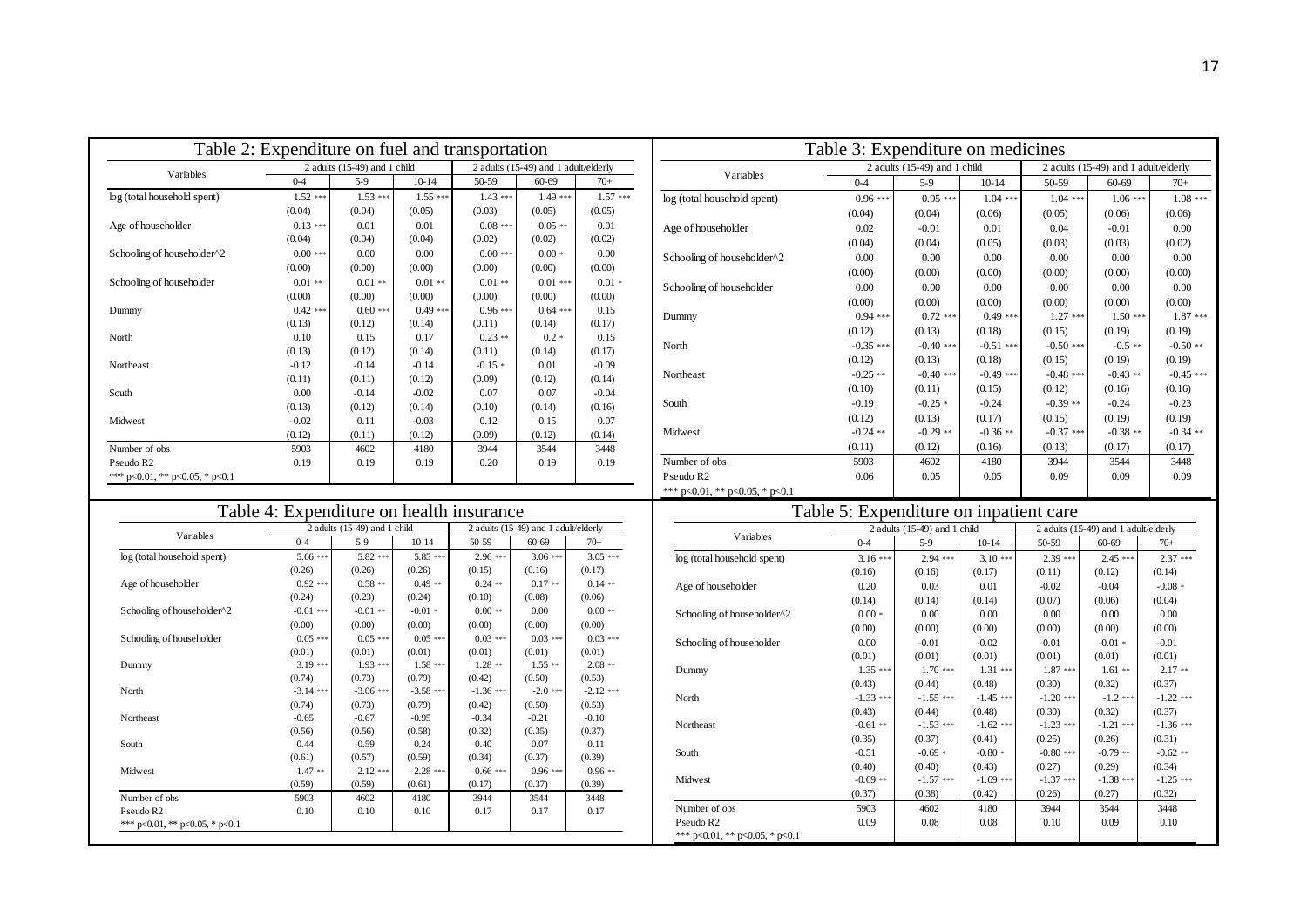| Table 6: Expenditure on durables goods              |                                                                        |                                |             |             |                                      | Table 7: Expenditure on other goods |                                        |                                           |                                      |           |                |                                      |                |
|-----------------------------------------------------|------------------------------------------------------------------------|--------------------------------|-------------|-------------|--------------------------------------|-------------------------------------|----------------------------------------|-------------------------------------------|--------------------------------------|-----------|----------------|--------------------------------------|----------------|
|                                                     | 2 adults $(15-49)$ and 1 child<br>2 adults (15-49) and 1 adult/elderly |                                |             |             |                                      |                                     | 2 adults $(15-49)$ and 1 child         |                                           | 2 adults (15-49) and 1 adult/elderly |           |                |                                      |                |
| Variables                                           | $0 - 4$                                                                | $5-9$                          | $10 - 14$   | 50-59       | $60 - 69$                            | $70+$                               | Variables                              | $0 - 4$                                   | $5-9$                                | $10-14$   | 50-59          | $60 - 69$                            | $70+$          |
| log (total household spent)                         | $1.42***$                                                              | $1.42***$                      | $1.42***$   | $1.43***$   | $1.42***$                            |                                     | 1.42 *** log (total household spent)   | $1.11***$                                 | $1.08***$                            | $1.09**$  | $1.07***$      | $1.08$ **                            | $1.10***$      |
|                                                     | (0.03)                                                                 | (0.03)                         | (0.03)      | (0.03)      | (0.03)                               | (0.03)                              |                                        | (0.02)                                    | (0.03)                               | (0.03)    | (0.03)         | (0.03)                               | (0.03)         |
| Age of householder                                  | $-0.06$ **                                                             | $-0.06**$                      | $-0.05$ **  | $-0.04*$    | $-0.04$ **                           |                                     | -0.05 *** Age of householder           | $-0.03$                                   | $-0.02$                              | 0.00      | $-0.03$ **     | $-0.02$                              | $-0.03$ **     |
|                                                     | (0.02)                                                                 | (0.02)                         | (0.02)      | (0.02)      | (0.02)                               | (0.01)                              |                                        | (0.02)                                    | (0.02)                               | (0.02)    | (0.02)         | (0.02)                               | (0.01)         |
| Schooling of householder^2                          | 0.00                                                                   | 0.00                           | 0.00        | 0.00        | 0.00                                 | 0.00                                | Schooling of householder <sup>^2</sup> | 0.00                                      | 0.00                                 | 0.00      | 0.00           | 0.00                                 | 0.00           |
|                                                     | (0.00)                                                                 | (0.00)                         | (0.00)      | (0.00)      | (0.00)                               | (0.00)                              |                                        | (0.00)                                    | (0.00)                               | (0.00)    | (0.00)         | (0.00)                               | (0.00)         |
| Schooling of householder                            | $-0.01$ ***                                                            | $-0.01$ ***                    | $-0.01$ *** | $-0.01$ *** | $-0.01$ ***                          | $-0.01$ ***                         | Schooling of householder               | 0.00                                      | 0.00                                 | 0.00      | 0.00           | 0.00                                 | 0.00           |
|                                                     | (0.00)                                                                 | (0.00)                         | (0.00)      | (0.00)      | (0.00)                               | (0.00)                              |                                        | (0.00)                                    | (0.00)                               | (0.00)    | (0.00)         | (0.00)                               | (0.00)         |
| Dummy                                               | $0.67***$                                                              | $0.64***$                      | $0.65***$   | $0.79***$   | $0.84***$                            |                                     | $0.87$ *** Dummy                       | $0.44***$                                 | $0.41***$                            | $0.54$ ** | $0.46***$      | $0.56***$                            | $0.49**$       |
|                                                     | (0.08)                                                                 | (0.08)                         | (0.08)      | (0.10)      | (0.10)                               | (0.10)                              |                                        | (0.07)                                    | (0.08)                               | (0.08)    | (0.08)         | (0.09)                               | (0.10)         |
| North                                               | 0.12                                                                   | 0.08                           | 0.09        | 0.16        | $0.3**$                              | 0.16                                | North                                  | 0.11                                      | $0.14*$                              | $0.16*$   | 0.07           | 0.1                                  | 0.15           |
|                                                     | (0.08)                                                                 | (0.08)                         | (0.08)      | (0.10)      | (0.10)                               | (0.10)                              |                                        | (0.07)                                    | (0.08)                               | (0.08)    | (0.08)         | (0.09)                               | (0.10)         |
| Northeast                                           | 0.09                                                                   | 0.06                           | $0.13**$    | $0.20**$    | $0.24***$                            | 0.15                                | Northeast                              | $0.18**$                                  | $0.12*$                              | $0.18***$ | 0.09           | $0.13*$                              | 0.13           |
|                                                     | (0.07)                                                                 | (0.07)                         | (0.07)      | (0.08)      | (0.08)                               | (0.08)                              |                                        | (0.06)                                    | (0.07)                               | (0.07)    | (0.07)         | (0.07)                               | (0.08)         |
| South                                               | 0.02                                                                   | $-0.04$                        | 0.12        | 0.13        | 0.17                                 | 0.04                                | South                                  | $-0.16**$                                 | $-0.13$                              | $-0.12$   | $-0.17**$      | $-0.16*$                             | $-0.15$        |
|                                                     | (0.08)                                                                 | (0.08)                         | (0.08)      | (0.10)      | $(0.10)$ *                           | (0.10)                              |                                        | (0.07)                                    | (0.08)                               | (0.08)    | (0.08)         | (0.09)                               | (0.10)         |
| Midwest                                             | $-0.05$                                                                | $-0.15**$                      | $-0.06$     | 0.00        | $-0.03$                              | $-0.14$                             | Midwest                                | $-0.12**$                                 | $-0.20$ **                           | $-0.17**$ | $-0.24$ ***    | $-0.21$ ***                          | $-0.19**$      |
|                                                     | (0.07)                                                                 | (0.07)                         | (0.07)      | (0.09)      | (0.09)                               | (0.09)                              |                                        | (0.06)                                    | (0.07)                               | (0.07)    | (0.07)         | (0.08)                               | (0.08)         |
| Number of obs                                       | 5903                                                                   | 4602                           | 4180        | 3944        | 3544                                 | 3448                                | Number of obs                          | 5903                                      | 4602                                 | 4180      | 3944           | 3544                                 | 3448           |
| Pseudo R2                                           | 0.21                                                                   | 0.20                           | 0.20        | 0.20        | 0.19                                 | 0.19                                | Pseudo R2                              | 0.19                                      | 0.19                                 | 0.19      | 0.19           | 0.18                                 | 0.18           |
| *** $p<0.01$ , ** $p<0.05$ , * $p<0.1$              |                                                                        |                                |             |             |                                      |                                     | *** $p<0.01$ , ** $p<0.05$ , * $p<0.1$ |                                           |                                      |           |                |                                      |                |
|                                                     |                                                                        |                                |             |             |                                      |                                     |                                        |                                           |                                      |           |                |                                      |                |
|                                                     | Table 8: Expenditure on energy                                         |                                |             |             |                                      |                                     |                                        | Table 9: Expenditure on private education |                                      |           |                |                                      |                |
|                                                     |                                                                        | $2$ adults (15-49) and 1 child |             |             | 2 adults (15-49) and 1 adult/elderly |                                     |                                        |                                           | 2 adults $(15-49)$ and 1 child       |           |                | 2 Adults (15-49) and 1 adult/elderly |                |
| Variables                                           | $0 - 4$                                                                | $5-9$                          | $10 - 14$   | 50-59       | 60-69                                | $70+$                               | Variables                              | $0 - 4$                                   | $5-9$                                | $10 - 14$ | 50-59          | $60 - 69$                            | $70+$          |
| log (total household spent)                         | $0.52***$                                                              | $0.48***$                      | $0.47***$   | $0.47***$   | $0.46***$                            | $0.46***$                           |                                        | $2.18***$                                 | $2.44***$                            | $2.45***$ | $2.83***$      | $2.76$ **                            | $2.72***$      |
|                                                     | (0.02)                                                                 | (0.02)                         | (0.02)      | (0.02)      | (0.02)                               | (0.02)                              | log (total household spent)            | (0.07)                                    | (0.07)                               | (0.06)    | (0.08)         | (0.09)                               | (0.16)         |
| Age of householder                                  | $0.03**$                                                               | 0.02                           | 0.02        | $0.03$ **   | 0.02                                 | $0.03***$                           | Age of householder                     | 0.07                                      | $-0.01$                              | $-0.04$   | $-0.05$        | $-0.03$                              | $-0.01$        |
|                                                     | (0.01)                                                                 | (0.02)                         | (0.02)      | (0.01)      | (0.01)                               | (0.01)                              |                                        | (0.06)                                    | (0.09)                               | (0.07)    |                |                                      |                |
|                                                     | 0.00                                                                   | 0.00                           | 0.00        | 0.00        | 0.00                                 | $0.00***$                           |                                        |                                           | 0.00                                 | 0.00      | (0.09)         | (0.07)                               | (0.05)         |
| Schooling of householder^2                          | (0.00)                                                                 | (0.00)                         | (0.00)      | (0.00)      | (0.00)                               | (0.00)                              | Schooling of householder <sup>^2</sup> | 0.00<br>(0.00)                            | (0.00)                               | (0.00)    | 0.00<br>(0.00) | 0.00<br>(0.00)                       | 0.00<br>(0.00) |
|                                                     | $0.00***$                                                              | $0.00***$                      | $0.00***$   | $0.00***$   | $0.00***$                            | $0.00***$                           |                                        | $0.04***$                                 | $0.04***$                            | $0.04***$ | $0.04***$      | $0.04***$                            | $0.04***$      |
| Schooling of householder                            | (0.00)                                                                 | (0.00)                         | (0.00)      | (0.00)      | (0.00)                               | (0.00)                              | Schooling of householder               | (0.01)                                    | (0.00)                               | (0.01)    | (0.01)         | (0.01)                               | (0.01)         |
| Dummy                                               | $0.25***$                                                              | $0.33***$                      | $0.36***$   | $0.37***$   | $0.25$ **                            |                                     |                                        | $0.72$ ***                                | $2.53***$                            | $2.22***$ | $1.97***$      | 1.17                                 | 0.66           |
|                                                     | (0.05)                                                                 | (0.05)                         | (0.06)      | (0.06)      | (0.07)                               | (0.06)                              | 0.47 *** Dummy                         | (0.25)                                    | (0.22)                               | (0.25)    | (0.38)         | (0.58)                               | (0.41)         |
| North                                               | $-0.38$ ***                                                            | $-0.41$ ***                    | $-0.24$ *** | $-0.31***$  | $-0.4***$                            | $-0.33***$                          | North                                  | $-0.31$                                   | $-0.20$                              | $-0.18$   | $-0.56$        | $-0.2$                               | $-0.11$        |
|                                                     | (0.05)                                                                 | (0.05)                         | (0.06)      | (0.06)      | (0.07)                               | (0.06)                              |                                        | (0.25)                                    | (0.22)                               | (0.25)    | (0.38)         | (0.58)                               | (0.41)         |
| Northeast                                           | $-0.51$ ***                                                            | $-0.48$ ***                    | $-0.46$ *** | $-0.45$ *** | $-0.47$ ***                          | $-0.44$ ***                         | Northeast                              | $0.60***$                                 | $0.76***$                            | $0.62***$ | 0.41           | 0.49                                 | 0.49           |
|                                                     | (0.04)                                                                 | (0.04)                         | (0.05)      | (0.05)      | (0.06)                               | (0.05)                              |                                        | (0.15)                                    | (0.20)                               | (0.21)    | (0.26)         | (0.35)                               | (0.33)         |
| South                                               | $0.15***$                                                              | $0.20***$                      | $0.14***$   | $0.18***$   | $0.16**$                             | $0.18***$                           | South                                  | 0.33                                      | $-0.23$                              | $-0.01$   | 0.27           | 0.14                                 | 0.11           |
|                                                     | (0.05)                                                                 | (0.05)                         | (0.05)      | (0.06)      | (0.07)                               | (0.06)                              |                                        | (0.26)                                    | (0.29)                               | (0.21)    | (0.46)         | (0.61)                               | (0.41)         |
| Midwest                                             | 0.00                                                                   | $-0.04$                        | 0.01        | 0.00        | $-0.01$                              | 0.00                                | Midwest                                | $-0.46$ ***                               | $-0.26$                              | $-0.10$   | $-0.33$        | $-0.20$                              | $-0.10$        |
|                                                     | (0.05)                                                                 | (0.05)                         | (0.05)      | (0.05)      | (0.06)                               | (0.05)                              |                                        | (0.16)                                    | (0.21)                               | (0.20)    | (0.31)         | (0.36)                               | (0.36)         |
| Number of obs                                       | 5903                                                                   | 4602                           | 4180        | 3944        | 3544                                 | 3448                                | Number of obs                          | 5903                                      | 4602                                 | 4180      | 3944           | 3544                                 | 3448           |
| Pseudo R2<br>*** $p<0.01$ , ** $p<0.05$ , * $p<0.1$ | 0.10                                                                   | 0.10                           | 0.10        | 0.11        | 0.10                                 | 0.10                                | Pseudo R2                              | 0.14                                      | 0.27                                 | 0.26      | 0.25           | 0.17                                 | 0.16           |